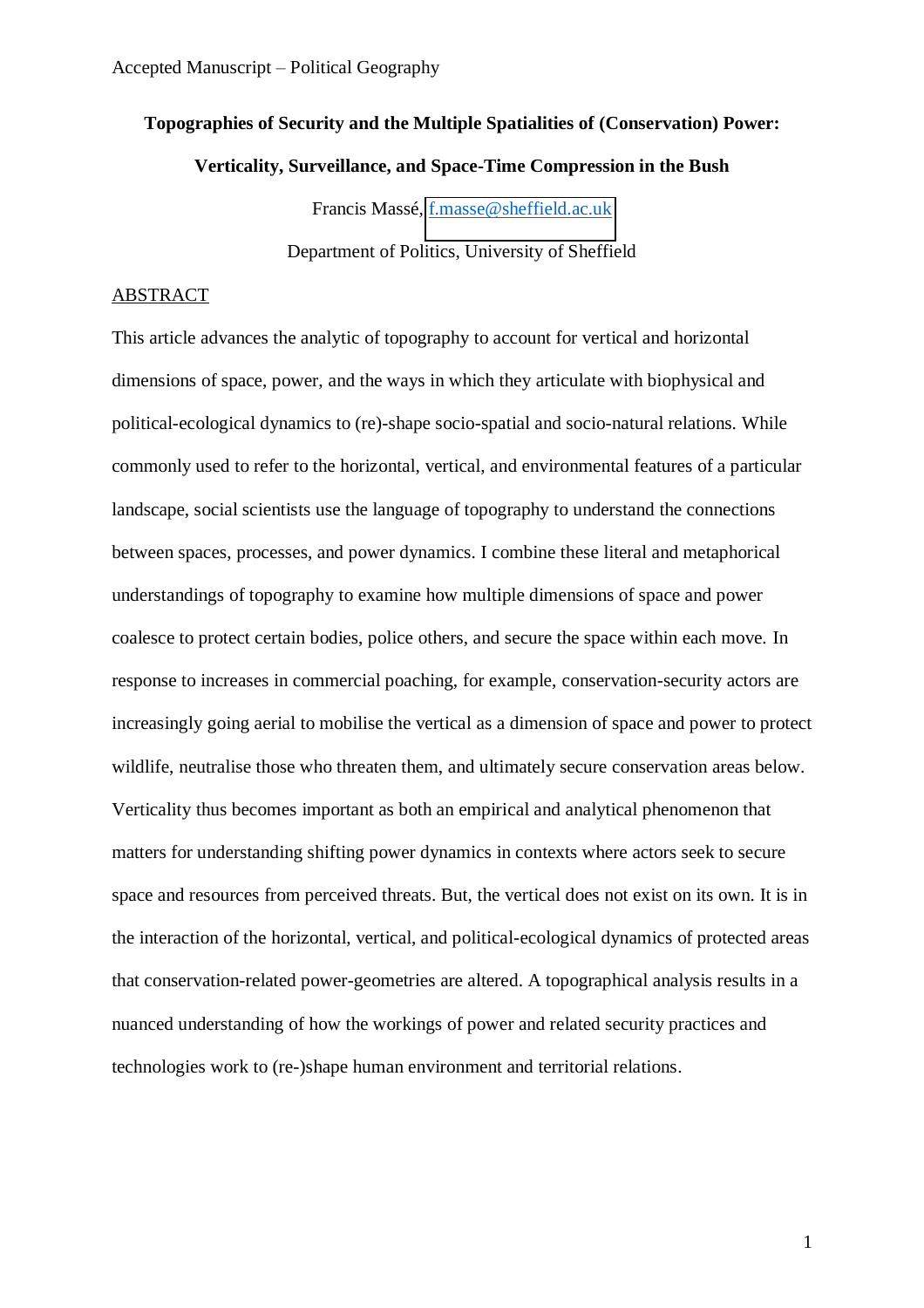**Keywords:** topography; power geometry; surveillance; anti-poaching; conservation; political ecology; security; green militarisation

#### INTRODUCTION

What I noticed sitting in the main camp of South Africa's Kruger National Park was how the whirring of helicopters flying overhead increasingly punctuated the silence and sounds of the bush I had become accustomed to. Conservation practitioners have long used aerial technologies like helicopters and planes for biological and ecological management purposes including monitoring, darting, and culling wildlife. And while their use intensified during my five years of researching conservation security in South Africa and Mozambique, the increase in going aerial, or using vertical space above the terrain of conservation landscapes, has not been for the biological and ecological management purposes mentioned above. Motivating the increasing use of helicopters and planes in conservation areas is the need to surveil people, space, and deploy rangers in response to the rise in commercial poaching of rhinos and elephants.

For most of my research I focused my senses and analytical lens across the horizontal plane of expansive spaces of conservation across which wildlife, rangers, and those looking to hunt rhino and elephant move. But as my time progressed in the Mozambican borderlands adjacent to Kruger where I spent approximately six months with an anti-poaching unit, I found myself increasingly looking upwards at planes and helicopters, or down from them, to understand anti-poaching and conservation security efforts. Altitude and aerial technologies have long provided opportunities and challenges for the governance of space, resources, and people (Moore, 2005; Scott, 2009), including in conservation (Lunstrum, 2014). In response to the escalation of commercial poaching of species like rhino and elephant, many protected areas, especially in Sub-Saharan Africa, are subject to intensified anti-poaching, policing, and security efforts (Büscher & Fletcher, 2018; Duffy, 2014; Lunstrum, 2014; Massé et al.,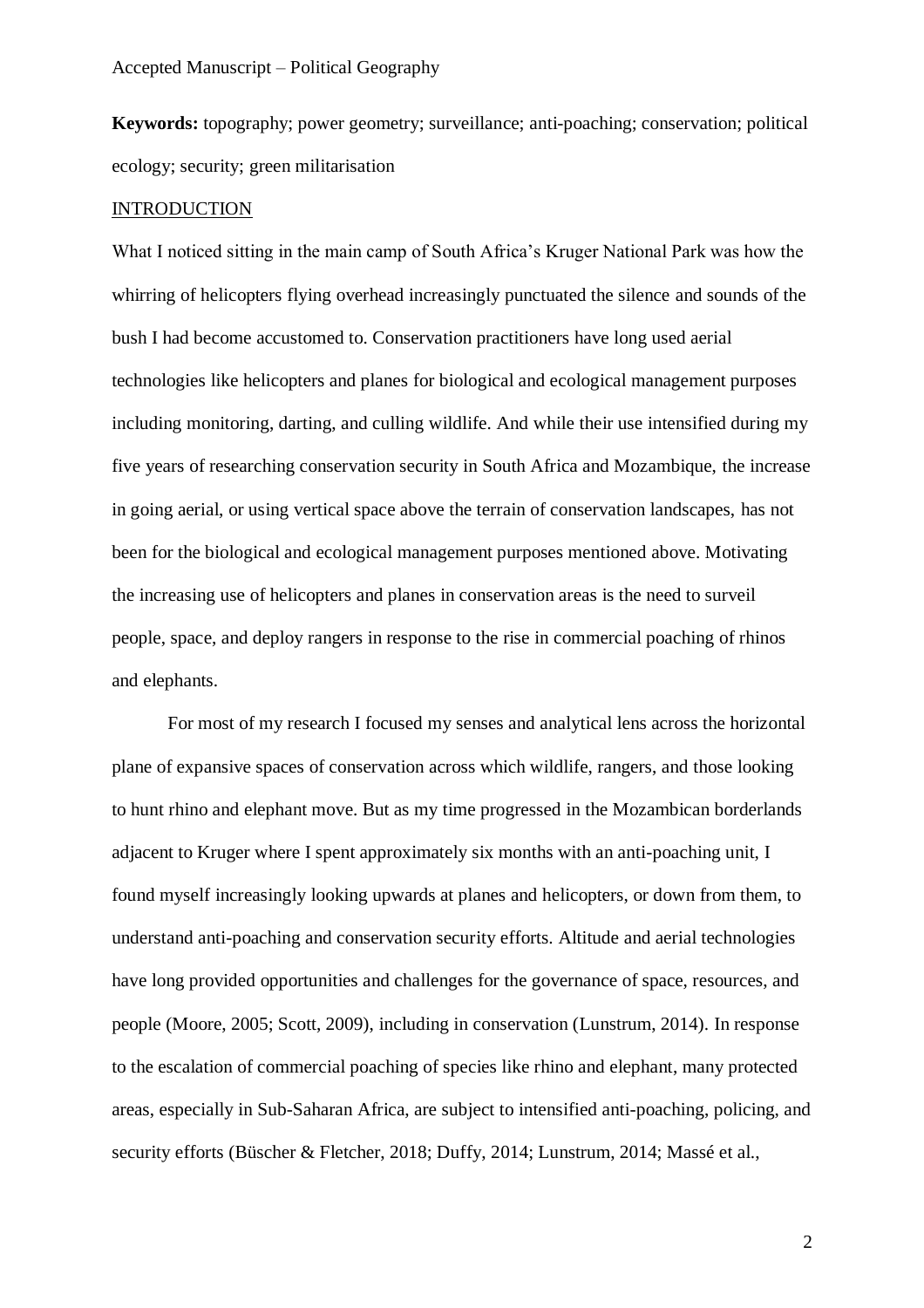2018). I examine how conservation-security actors increasingly mobilise the vertical as a dimension of space and power as part of these efforts. Their aim in doing so is to shift already uneven political-ecological and geographic dynamics in their favour to better secure conservation space and nonhuman life by pacifying threatening humans.

Beyond the empirical observation of anti-poaching personnel's increasing use of vertical technologies, how might the vertical offer a novel lens of analytical inquiry into understanding the nuanced, multiple, and changing spatialities of conservation practice and related processes of territorialisation? How does one make sense of the various and overlapping horizontal and vertical spatialities of protected areas and how might doing so help understand shifting notions, realities and power dynamics of conservation practice and space? How do they arise from and shape human-environment interactions?

The concept of topography helps answer these questions by explicitly tackling verticality as an empirical and analytical phenomenon that matters for the operation and understanding of power dynamics in conservation and other contexts where actors seek to secure space and resources from perceived threats. The language of topography commonly refers to the horizontal, vertical, and environmental features of a particular landscape. The familiar lines on a topographical map, referred to as contour lines, illustrate and describe intersections between the horizontal and vertical dimensions of an area. In human geography, topography similarly refers to the physical, environmental, and socio-political features of a place or landscape and the connections between them (Gregory et al., 2011, p. 396). Geographers and social scientists more broadly also use the language of topography as a spatial metaphor to highlight the connections between spaces, processes, and power dynamics (Ferguson, 2014; Gupta & Ferguson, 1997; Mountz, 2013; Murdoch & Pratt, 1997). Topography, as explained by Katz, is a way of uncovering the interplay and "theorizing the connectedness" between them (2001, pp. 1229-1230).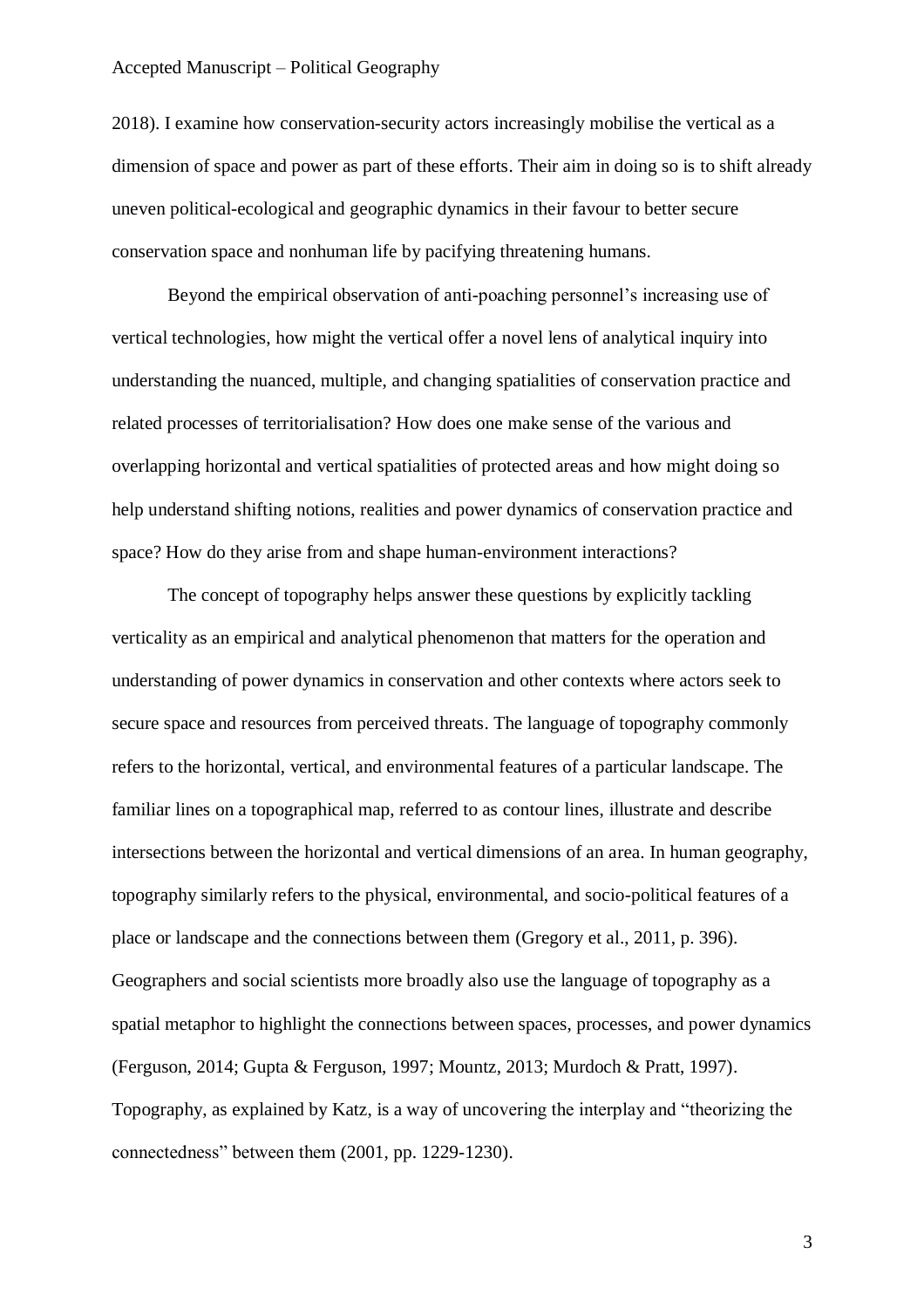I draw on these insights to develop a topographical approach to analysing the multidimensionality of space and power in conservation. I argue that topography helps locate and understand the coalescing of multiple dimensions and spaces of power to protect certain bodies, police others, and secure the space within each moves. It does so by accounting for the integration of vertical and horizontal technologies, spaces, practices and their interaction with political-ecological dynamics. While I draw special attention to vertical space and aerial technologies, always accompanying the helicopters, planes, and even satellites are 4x4 trucks meandering through protected areas or racing along dirt tracks at a moment's notice. Rangers also patrol expansive spaces of conservation on foot while horizontally-focused technologies like camera traps monitor the landscape and movement of people and animals. Shaping the landscape of conservation security is thus a deep connection between and even blurring of the vertical and horizontal. What I demonstrate is that practices, efforts, and technologies to secure protected areas seek to mobilise and integrate the vertical and horizontal as dimensions of space and power to overcome nature's obstacles, but also to protect it and pacify those who threaten it. This can alter conservation power-geometries (Massey, 1993) in favour of anti-poaching and exacerbate already uneven power dynamics and territorial processes shaping human-environment relations. Thinking topographically promises to provide deeper insight into the uneven power dynamics that shape and are shaped by geographies characterised by contestations over space, resources, and mobility, and how such geographies changing, stabilised, and resisted.

 In the next section I turn to critical social science literature that uses topography and related spatial metaphors to describe the variegated and interconnected dimensions of space, power, and socio-political and political-ecological processes. While my empirical case is conservation, I situate my analysis within the broader body of literature concerned with multiple dimensions of territory and ultimately power over bodies, circulations, and space. I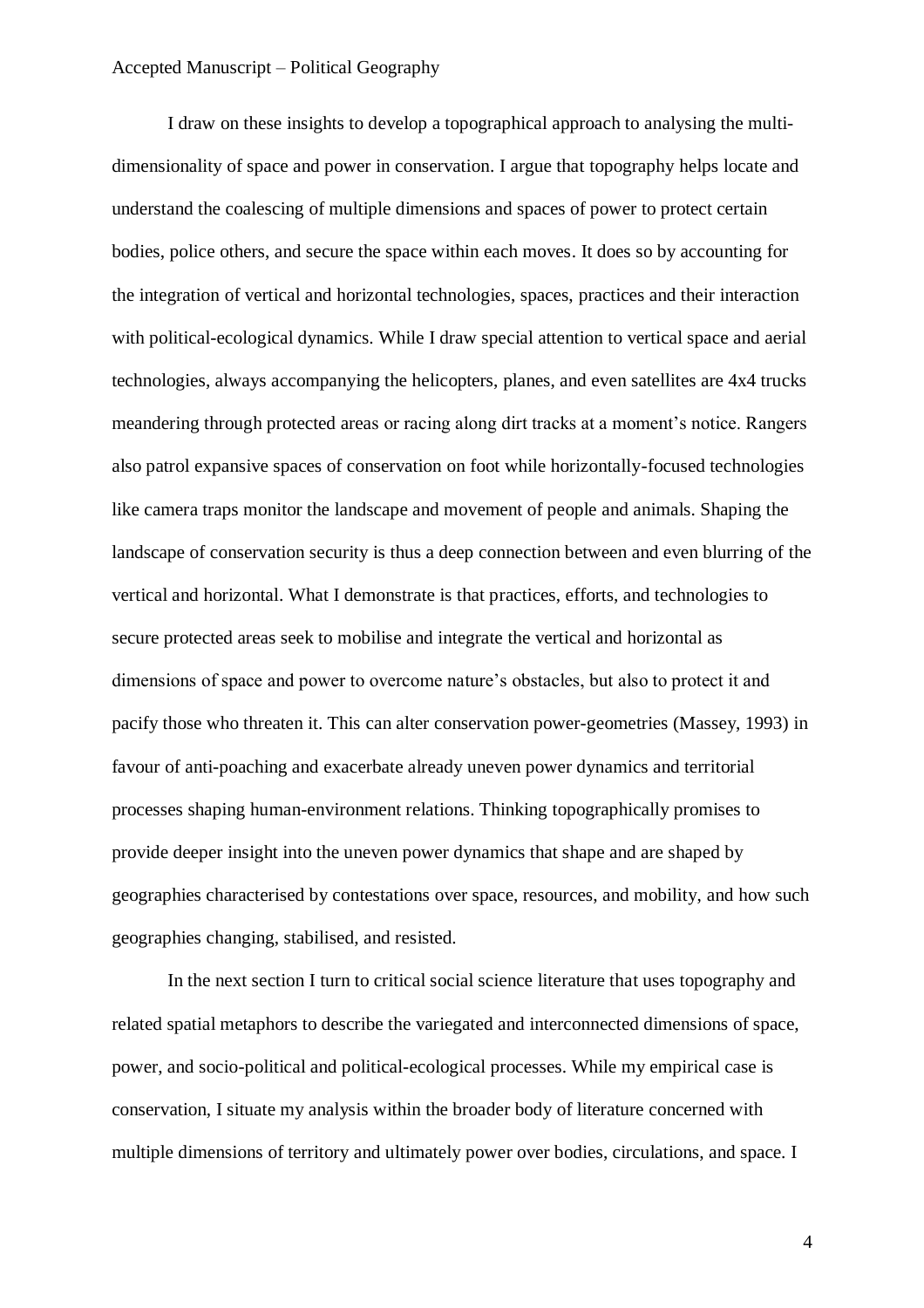then use observational data from participant observation with an anti-poaching unit (APU) to examine how APUs mobilise the vertical as a dimension of space and power to secure protected areas and natures under threat. In the third section, I move beyond the vertical to analyse the topography of conservation security as constituted by the interconnectedness between the vertical and horizontal dimensions of space and power and their articulation with political-ecological dynamics in protected areas. I conclude by reflecting on what a topographical approach might offer for a broader understanding of power dynamics and their re-shaping of territorial and human-environment relations.

#### THINKING TOPOGRAPHICALLY (AND THROUGH OTHER SPATIAL METAPHORS)

Examining a series of paintings known as Dogs, Foucault reflected on the horizontal and vertical dimensions of space and power. He wrote: "In the world of prisons, as in the world of dogs ('lying down' and 'upright'), the vertical is not one of the dimensions of space, it is the dimension of power" (Foucault, 2007[1973], p. 170). Foucault then highlighted three elements in the paintings: the window, the bars, and the baton as metaphors for the integrated and interconnected embodiments of vertical and horizontal technologies of power. Foucault's attention to the multiple and integrated dimensions of power resonates strongly today. Even if not explicitly building on him, we find similar analyses in scholarship that uses the language of topography, among other spatial metaphors, to understand not only dimensions of power, but also the multiple dimensions of space, the relationship between the two, and how they are mobilised to control populations and resources.

 Literally, a topographic map illustrates the connections, intersections, and relationships between the horizontal, vertical, physical, and socio-political features of a particular landscape (Gregory et al., 2011). Figuratively, and as used to understand sociopolitical and political-geographical processes, the contour lines of topography represent not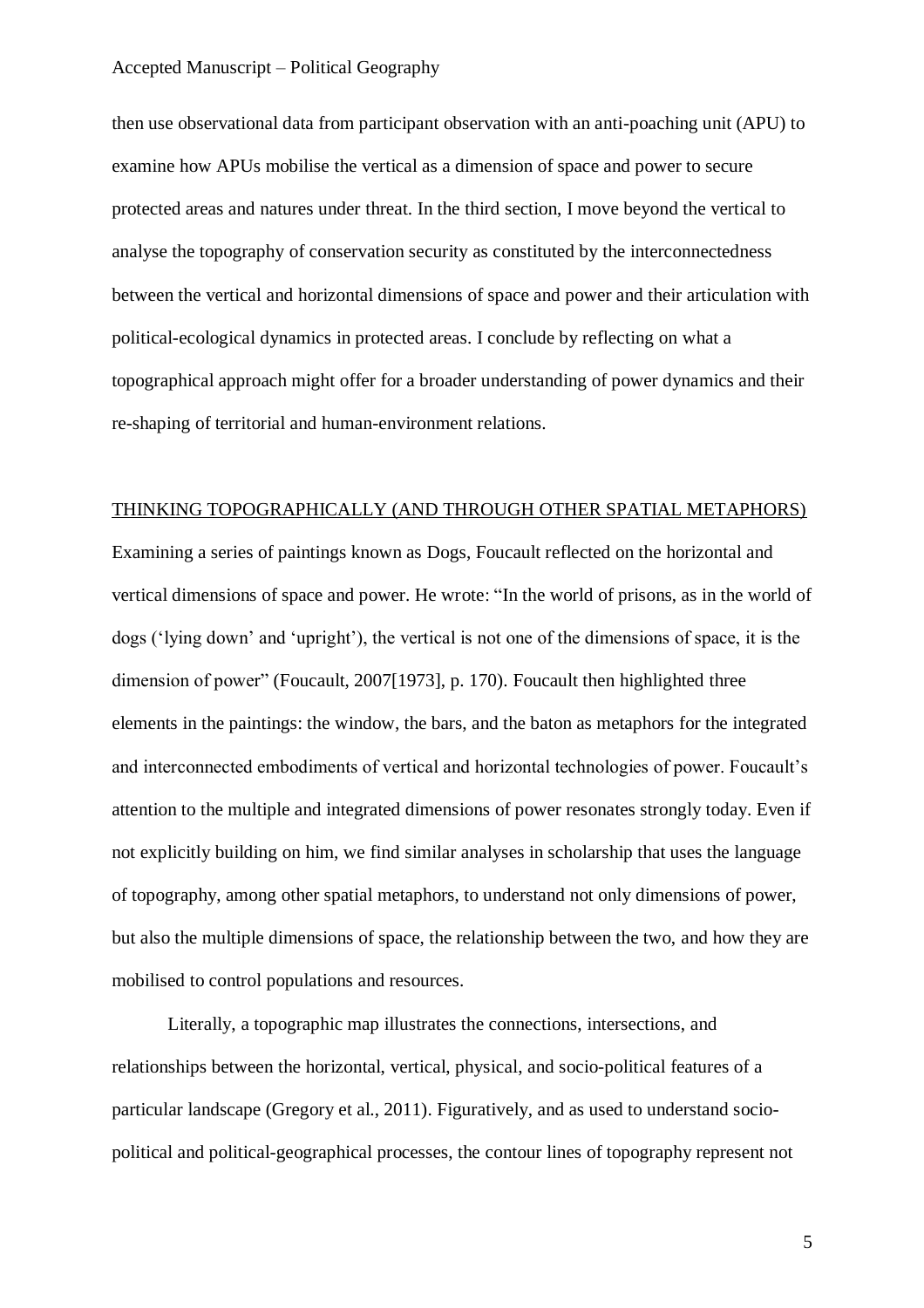elevation, but the connections or relations between processes and space (Katz, 2001). It is in these connections that scholars locate the workings of power across space and scale. The language and concept of topography has indeed been used by social scientists to examine the multiplicity of power's spatialities, dimensions, and the articulations between them to conceptualise politics, culture, territory, security and how they operate (Ferguson, 2014; Gupta & Ferguson, 1997; Katz, 2001; Mountz, 2013; Murdoch & Pratt, 1997). What binds these analyses together is a focus on the productive interplay between different social, political, economic, geographical and environmental processes. "Topographies," writes Katz (2001, p. 1231), "are a means to elucidate the intersection of these processes." She perhaps best summarises thinking topographically, or doing topography as a critical social science approach, with the following:

To do topography is to carry out a detailed examination of some part of the natural world, defined at any scale from the body to the global, in order to understand its salient features and their mutual and broader relationships. Because they routinely incorporate both "natural" and social features of a landscape, topographies embed a notion of process, of places made and natures produced (Katz, 2001, p. 1228).

Protected areas such as national parks and wildlife reserves are socio-natural productions whose "natural" and "social" features cannot be taken for granted (Adams, 1992; Neumann, 1998). From their physical infrastructure to the wildlife within them, and the animals and people not present, protected areas are human-envisioned and human-made, artificially separating and including certain species and activities. In Kruger National Park and the protected areas of the Mozambican borderlands where the empirical material for this article comes from, people and livestock were removed and fenced out while wildlife was moved in and confined alongside that which was already there (Carruthers, 1995; Massé, 2016). Protected areas are thus a process of territorialisation that concentrates biodiversity within a bounded space making it easier to appropriate, control, and secure while simultaneously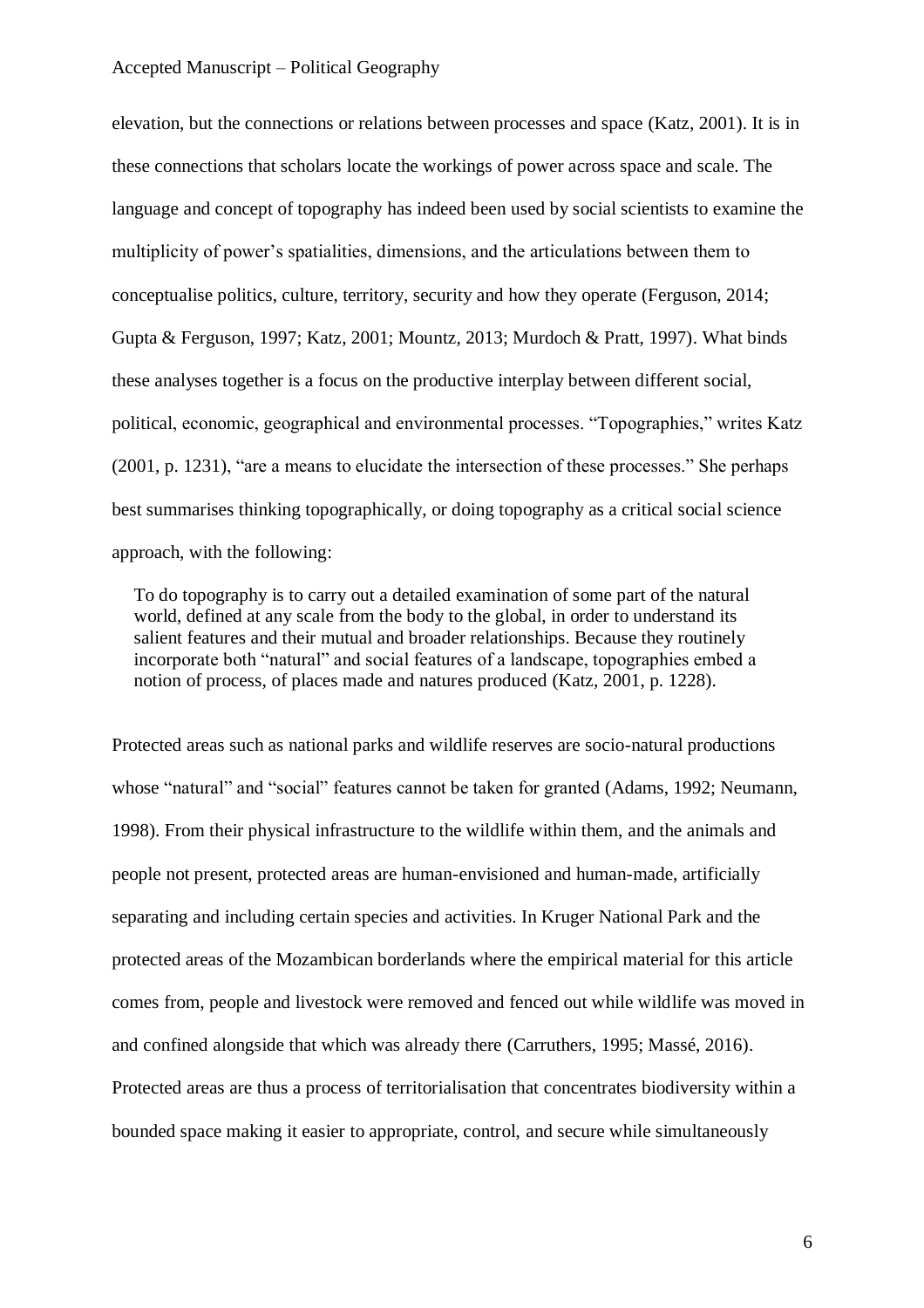making transgressions easier to surveil (Bluwstein & Lund, 2018; Brockington, 2002; Fairhead et al., 2012; Neumann, 2001; Spierenburg & Wels, 2006).

 Indeed, political ecologists and political geographers understand protected areas as enclosures and a process of "internal territorialisation" that is fundamentally about controlling human-environment relations (Vandergeest & Peluso, 1995). Territorialisation, here, refers to the process of "excluding or including people within particular geographic boundaries, and about controlling what people do and their access to natural resources within those boundaries" (Ibid, p. 388). Conservation territorialisation by state and non-state actors is motivated by a variety of reasons from protecting biodiversity and natural resources, to controlling peasant populations (Cavanagh & Himmelfarb, 2015), enclosing resources for economic gain (Benjaminsen & Bryceson, 2012; Corson, 2011; Kelly, 2011), and pacifying remote, rural areas (Massé & Lunstrum, 2016; Peluso & Vandergeest, 2011; Ybarra, 2012). These processes do not merely continue in Southern Africa and elsewhere, but they are intensifying in order to protect species like rhino and elephant from increases in illegal hunting (Lunstrum, 2014; 2016; Massé & Lunstrum, 2016).

 Spatial metaphors offer important insights for conservation. Rocheleau and Roth (2007), for example, use the theory and spatial descriptor of networks to question how power works through multiple interconnections to shape the socio-ecological relations of conservation. In doing so, and paralleling the grounded empirical work of Katz and others, they call for understanding the complexity and multiple interconnections of hybrid landscapes, processes, and dynamics (Rocheleau & Roth, 2007, p. 433; also see Rocheleau, 2008). The empiricism these approaches call for is needed to "[see] multiple" and understand deeply entwined processes, spatialities, and even ecologies as part of "complex assemblages" (Rocheleau & Roth, 2007, p. 433). Both assemblage and network thinking are about conceptualising entities and processes as constituted by relations between parts that are not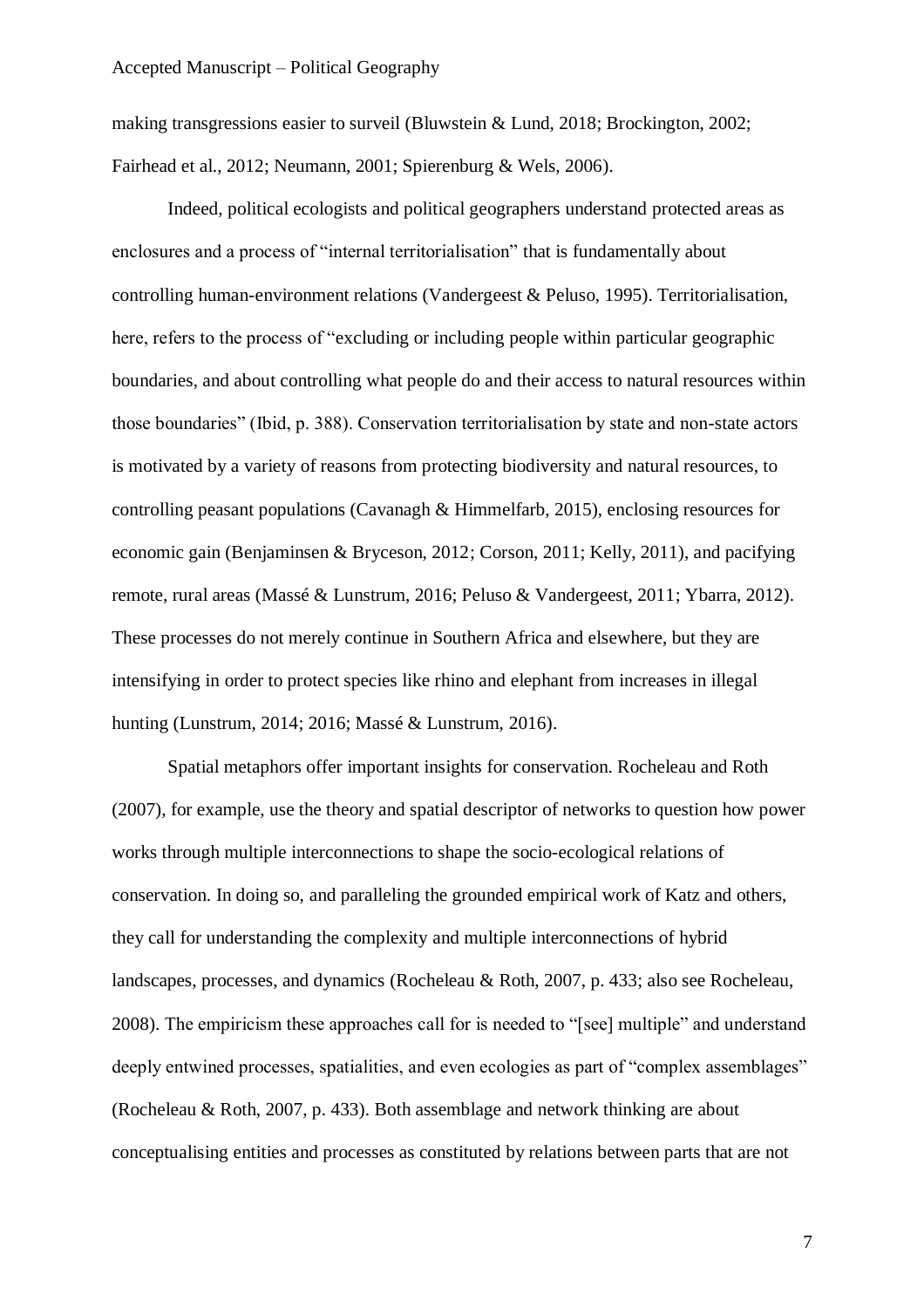always stable. Writing on policing and security, Orford (2014, xvii) thus argues that thinking in assemblages "avoids presenting a static model of power or force." Grounded, empirical analyses of how the vertical policing of conservation spaces interacts with their horizontal and political-ecological dynamics clarifies how topographies of conservation power that work to maintain artificial human-nature separations are assembled. Topography as an analytical device can thus help understand the production of particular spaces and the political-ecological relations that are constitutive of them and constituted by them.

 Understanding the role of the ecological and biophysical is needed to account for the shape of topographies, networks, assemblages and their articulations with practices of spatial production and (non)state power. Attention to the material and biophysical reflects traditional notions of topography as "the detailed study and description of a place as much as to the materiality of its features or landforms more generally" (Gregory et al., 2011, p. 762). With respect to biodiversity conservation, Rocheleau and Roth (2007) highlight how the biophysical and ecological are part of the nodes in any network or web of political-/-socioecological relations. Accounting for these socio-material relations is thus essential to understanding the multiple spatialities of power dynamics in the context of conservation.

 Analyses of the ways in which the materialities of nature shape and are shaped by processes of power and facilitate or complicate state control over people and resources is also increasingly common in political geography (Bridge, 2013; Elden, 2013; Gregory, 2016; Grundy-Warr et al., 2015; Steinberg & Peters, 2015; Sundberg, 2011). Without necessarily using the word itself, Scott (2009) speaks of topography in a quite literal sense drawing attention to how it matters for governance and the reach and effectiveness of state power, especially in rural areas. The combination of distance, lack of infrastructure, harsh landscapes and natural obstacles produce what he calls "friction of terrain" (2009, 41) that limits the ability of the state or other actors to project their power over space, people, and resources.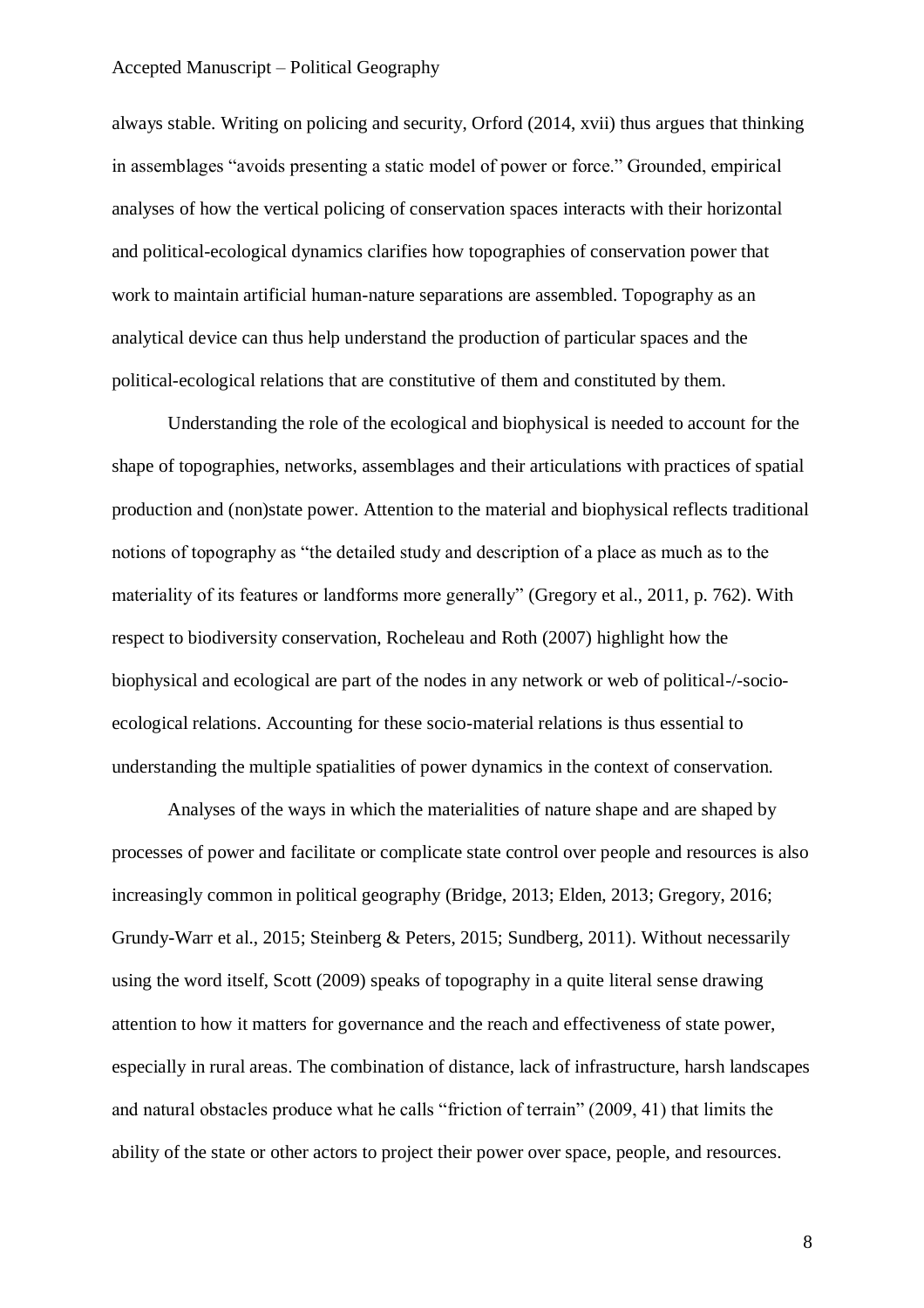Here, Scott, among others, also demonstrates how marginalised populations are able to use the biophysical and topographical aspects of the terrain, including the verticality presented by mountainous regions, to tilt uneven power dynamics closer in their favour (Moore, 2005). Similar dynamics can be seen in the Mozambique-South African borderlands whereby hunting groups use the dense bush and mountains to evade surveillance and capture by anti-poaching and other security forces (also see Lunstrum, 2014). Together, this work draws attention to the ability of various actors from states to peasants to hunters to harness the socio-material realities and topographic features of space to their advantage, and more specifically to exercise and/or evade control.

 As an analytical approach, topography helps make sense of the extension of state power and sovereignty over bodies, borders, and spaces, resulting in novel and more effective forms of territorialisation (Carmody, 2009; Massey, 2005; Mountz, 2013). The related analytic of assemblage is similarly used to make sense of vertical security and its politics and power dynamics (Adey et al., 2011; Crampton, 2015). What Crampton refers to as "assemblages of the vertical," for example, speaks to how vertical technologies and the spaces in which they operate do not exist on their own. Rather, they are integrated into a broader network of security and policing practices and technologies that usher in the use of vertical (and horizontal) space (Crampton, 2015; Crampton et al., 2014; Gregory, 2016). The vertical in these security and policing contexts is mobilised in part to overcome the obstacles of the natural and built environment (Adey, 2010; Adey et al., 2011; Gregory, 2016; Shaw, 2016). Taking the vertical in topography literally thus helps make sense not only of the specific processes and spatialities related to territory, security, and policing, but also of broader interconnected relations of power that they produce and reflect.

 It is here where I turn to the notion of power geometries to complement the use of topography as a heuristic device to think through the connections between the production and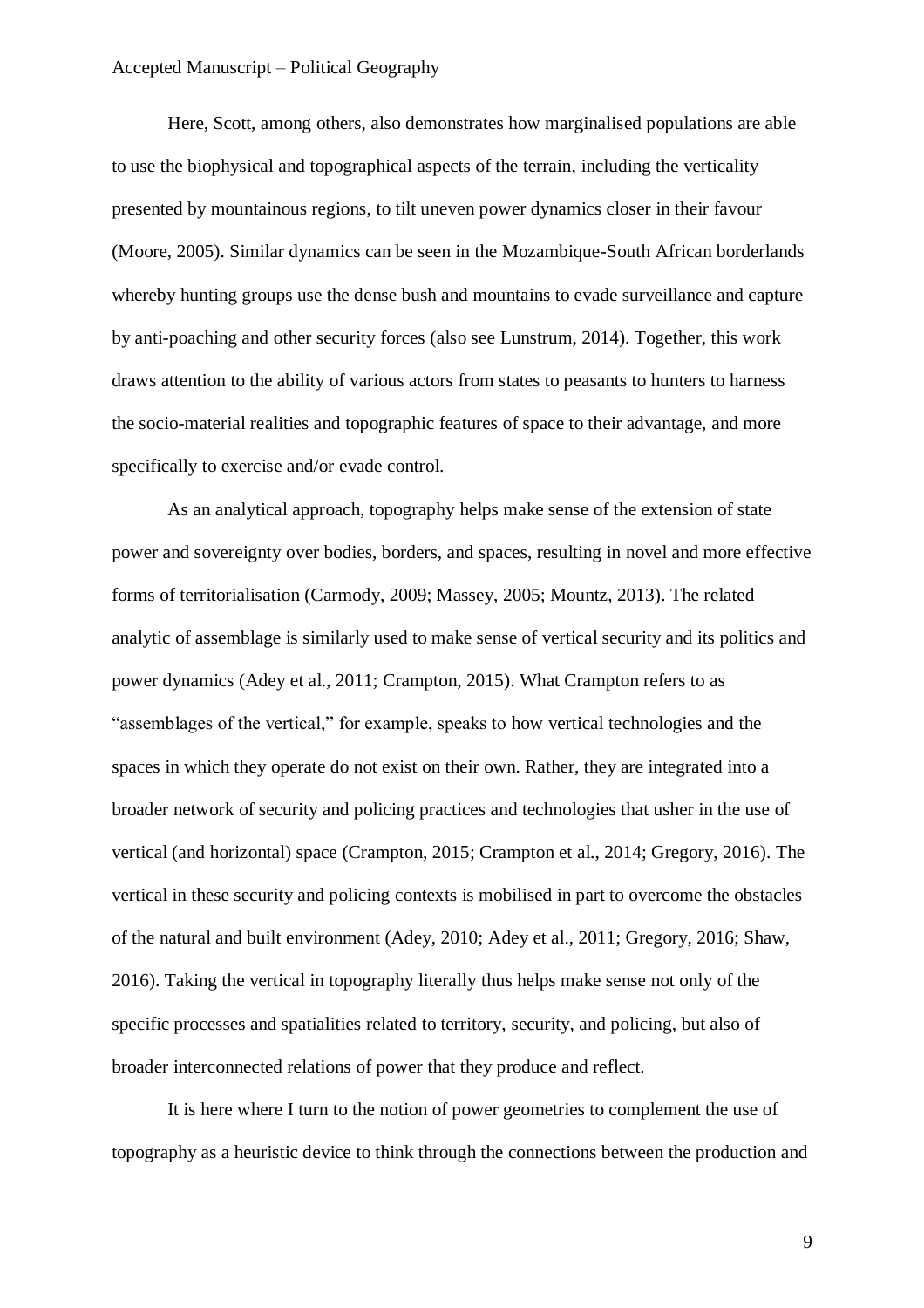experience of space and the production of power. Power geometries are about power in relation to flows, mobility, and interconnections (Massey, 1993). Massey developed the concept of power geometry to explain how globalisation differently affects people and various social groups enabling some to increase their power relative to others. More specifically, power geometries are about how some groups have an increased capacity to see and understand flows and move and communicate across and through space. The latter amounts to "time-space compression" (Harvey, 1989). Like topography, power geometries are a metaphor to think through the dimensions of space and power and how they intersect. As Katz (2001, p. 1231) reminds us, doing topography entails examining "social processes in three-dimensional space." Understandings of territory are increasingly three or multidimensional encompassing and integrating multiple horizontal and vertical geographies (Baghel & Nüsser, 2015; Braun, 2000; Bridge, 2013; Elden, 2013b; Harris, 2015; Steinberg & Peters, 2015). Some of this work explicitly makes connections between the horizontal and vertical dimensions of territory and the biophysical resources that are found on, below, and above it (Braun, 2000; Grundy-Warr et al., 2015). Jessop (2016, p. 10), for example, highlights the manifold geophysical and spatial dimensions of territory that "provides the variable geophysical and socially appropriated 'raw material' or substratum for territorialisation as one mode of organizing space." Others examine the role altitude in mountian environments plays in shaping human-environment relations and their governance (Rudaz, 2011; Smethurst, 2000). Power and space across and above the land can thus be mobilised to territorialise in three-dimensions, thereby altering power-geometries of territorialisation itself.

 Political-ecology and political-geography analyses of conservation are themselves rooted in understanding the uneven power dynamics that shape and are shaped by conservation practice as a territorial process. But, they fall short in thinking through and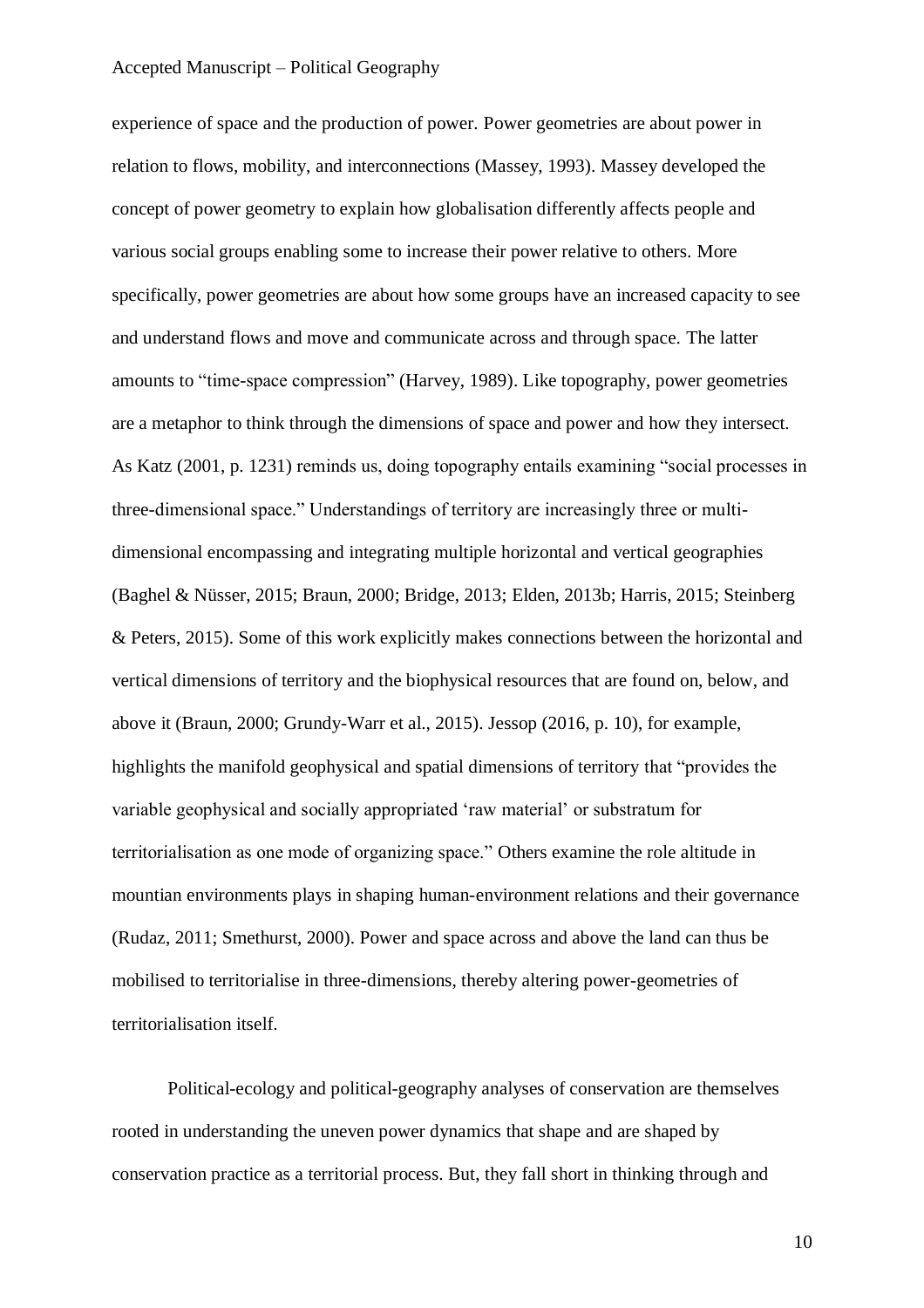accounting for the ways in which the vertical dimensions of space and power as that which exists above the terrain of conservation, especially as harnessed and made possible by technologies, might contribute to and exacerbate already existing unequal power dynamics. Explicitly addressing this gap promises to contribute to recent trends in political geography that mobilise ideas of topography, networks, assemblages, and power geometries to re-think cartographies of power, security, territorialisation, and the state (Carmody, 2009; Graham, 2004; Graham & Hewitt, 2013; Klauser, 2010; Klauser & Pedrozo, 2015; Mountz, 2013; Scott, 2008; Weizman, 2002).

 This is not to say that the vertical overshadows or becomes more important than the horizontal. Summarising the work of topographies of power and sovereignty in helping to move beyond binary thinking to connections and overlaps, Mountz (2013, p. 833) points to the "productive blurring of onshore and offshore, internal and external, inside and outside in reconfigurations of sovereignty." She argues that attentiveness to this blurring and overlap is needed to understand the workings of power and the creation of exclusionary spatialities and/or topographies. In other words, a topographical analysis highlights how verticality comes to matter not necessarily on its own, but in how it articulates with existing analyses and modes of governing and policing space, resources, and people.

 Protected areas are a form of state spatiality, are often an expression of state sovereignty, and have historically been used to extend and consolidate state power through exclusionary territorial means in rural and borderland areas. As I demonstrate below, a fully theorised and empirical accounting of the workings of conservation-power in the age of aerial technologies must attend to its three-dimensional and topographical configurations, or how the horizontal and vertical as dimensions of space and power in conservation security overlap and become productively blurred. It is here where we locate how security actors harness these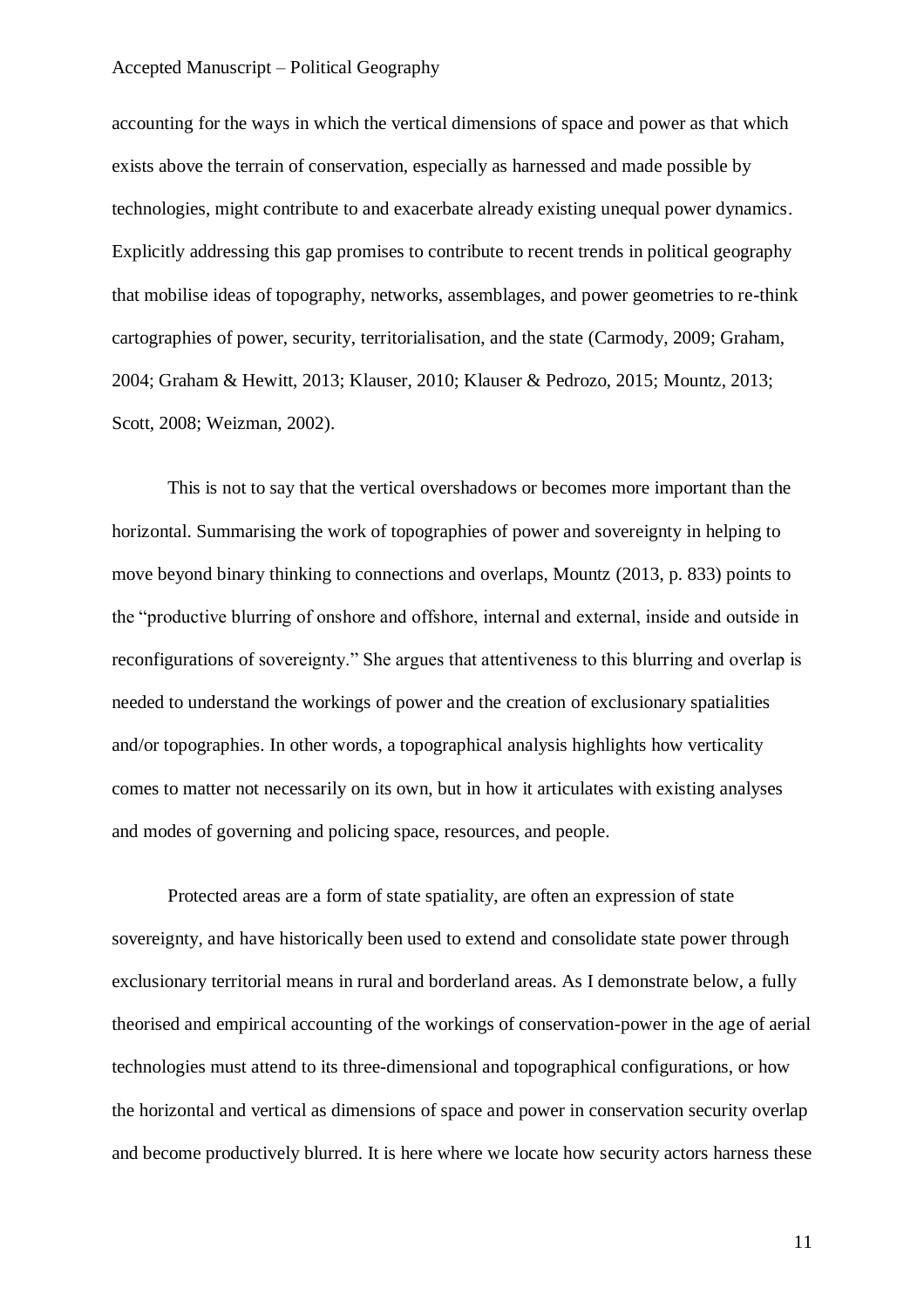different dimensions to tilt power geometries in their favour and reinforce the extension of power over space, bodies, and their movement.

#### AERIAL TECHNOLOGIES AND GOING VERTICAL IN ANTI-POACHING

Much of the attention given to verticality in conservation focuses on the biological monitoring capabilities of aerial technologies like drones, helicopters, and planes (Arts et al., 2015; Christie et al., 2016). Mirroring dynamics in other security and policing contexts (Adey, 2010; Adey et al., 2011; Crampton, 2015; Graham, 2004; Graham & Hewitt, 2013; Pedrozo, 2017; Shaw, 2016), recent attention has turned to the use of aerial security and surveillance technologies to secure conservation territories and nature against the poaching threat (Linchant et al., 2015; Mulero-Pázmány et al., 2014; Olivares-Mendez et al., 2015; Snitch, 2015). The increasing turn to drones, helicopters, and satellites is in large part an attempt to increase the capacity of anti-poaching and other security actors to protect biodiversity, neutralise hunting groups, and ultimately secure conservation space in response to increases in commercial poaching, especially of charismatic megafauna like rhino and elephant. Keeping the nonhuman safe from threatening human circulations is the biopolitical imperative that underpins anti-poaching and is one that differentiates it from other contexts of war and policing. Building on a rich literature on conservation biopolitics (Bluwstein, 2018; Büscher & Fletcher, 2018), this is a multi-faceted imperative tied to the inherent valuing of nonhuman life (Biermann & Anderson, 2017), biodiversity as an economic asset (Cavanagh et al., 2015; Massé et al., 2018), and the framing of commercial poaching and the illegal wildlife trade (IWT) as a threat to national security (Duffy, 2014, 2016; Lunstrum, 2014; Massé et al., 2018). The latter two concern how IWT ostensibly undermines tourism and wildlife economies, has links to transnational organised crime and the putative, but unsubstantiated, links that certain forms of commercial poaching funds terrorist groups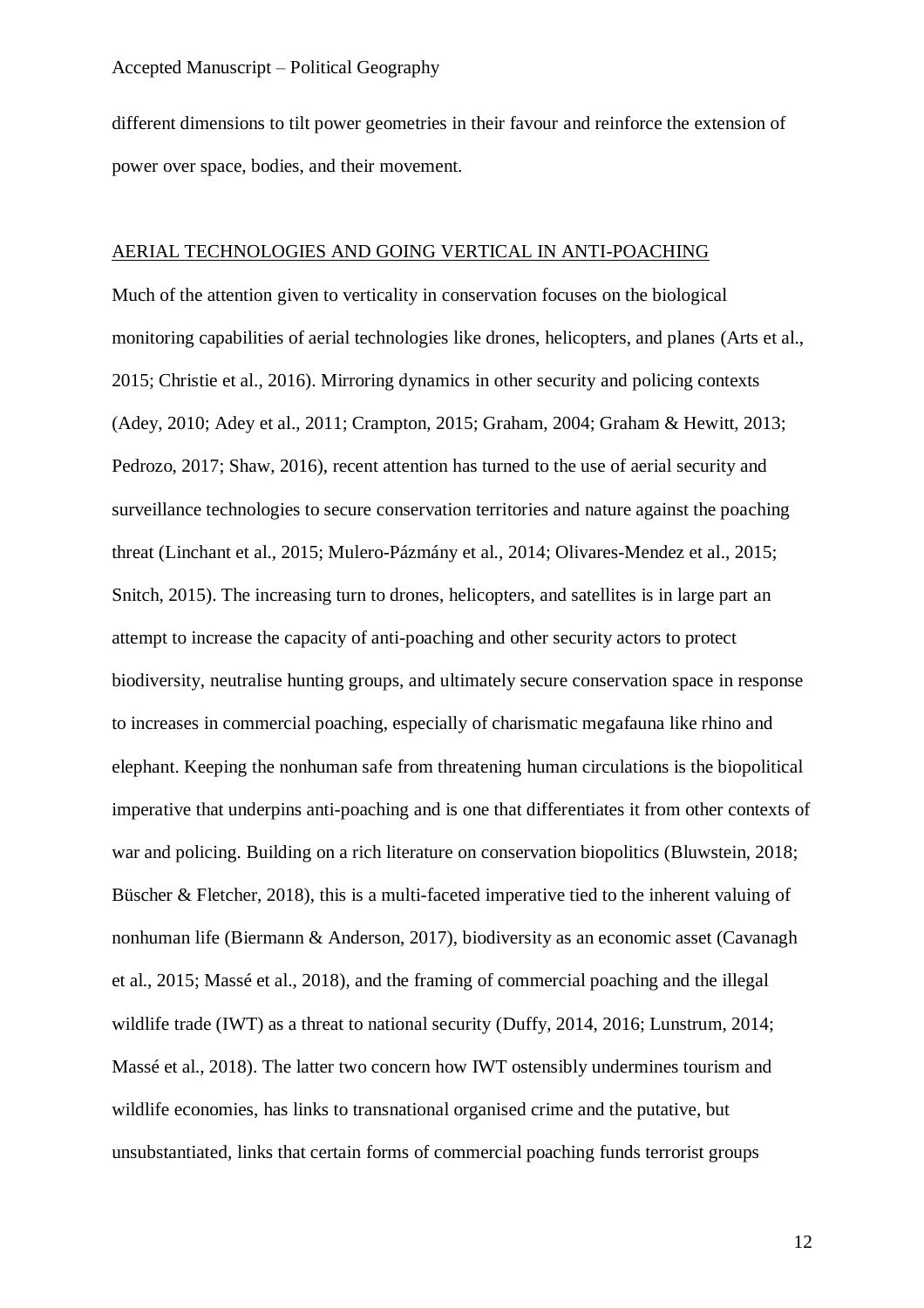(Duffy 2016; Kelly et al., 2018). Commercial poaching and the need to secure the nonhuman and the spaces in which it exists is being treated as security threat that attracts related resources that vitalise (state) power over people and nature (Büscher & Fletcher, 2018; Lunstrum, 2018; Marijnen, 2017).

 A related political-ecological dynamic that is needed to understand the context in which the vertical comes to increasingly matter in conservation are the biophysical characteristics of many protected areas. While conservation does occur in urban contexts, this article focuses on rural protected areas and national parks. These protected areas are often characterised by harsh terrain, dense forest or bush, and enormous and varied landscapes that are bereft of infrastructure. For example, the rhino poaching hotspot of Kruger National Park, is just shy of 20,000 kms<sup>2</sup>, and the Great Limpopo Transfrontier Conservation Area (GLTFCA) it is a part of, along with protected areas in Mozambique and Zimbabwe, is 100,000 kms<sup>2</sup> . The Niassa National Reserve in northern Mozambique and the Selous Reserve in Tanzania, the most intense elephant poaching area in the world (Chase et al., 2016), are  $42,000 \text{ km}^2$  and  $54,000 \text{ km}^2$ , respectively.<sup>1</sup> These characteristics increase the "friction of terrain" and thus the difficulty of governing protected areas and the people and resources located within and moving through them. Protected areas are thus far from what Scott would call an "ideal state space" (2009, 41).

 People who hunt illegally do use the environment and ecology to resist capture. Mirroring my own research insights, Lunstrum (2014) describes how rhino poachers in the South Africa-Mozambique borderlands use the biophysical characteristics of Kruger and the surrounding area to gain an upper hand over APUs. She describes Kruger National Park as a heavily forested landscape of mixed woodland and Mopani bushveld that is especially

thick with vegetation in the rainy season. Much of the border also includes the

 $\overline{a}$ 

<sup>&</sup>lt;sup>1</sup> Research for this paper consists of over 5 years of research into anti-poaching and conservation security in the Mozambique and South Africa parts of the GLTFCA as well as shorter periods of research in Niassa.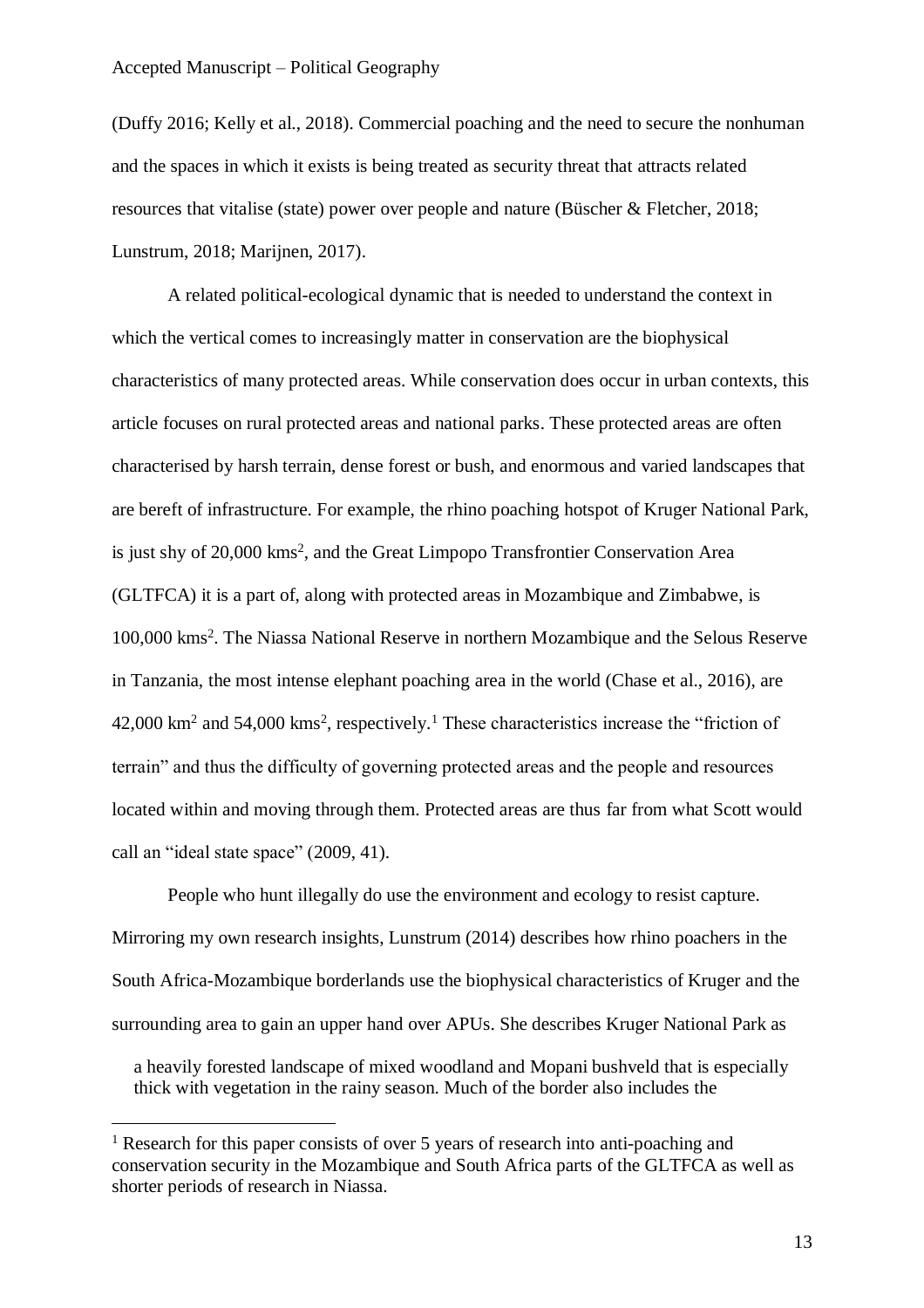undulating and rocky Lebombo Mountains, which makes for "ankle-breaking" patrols. These qualities together leave the park difficult to patrol, enabling rhino poaching teams to slip in and out of the park often undetected (Lunstrum, 2014, p. 824).

As I witnessed, the rocky ground of the Lebombo Mountains also makes tracking people nearly impossible without dogs who use their sense of smell.

 Anti-poaching managers and rangers routinely extolled the knowledge and abilities of local hunters who use the landscape to cover their tracks and/or confuse rangers as to their direction of movement. Hunters use these tactics to avoid detection and capture in what is referred to as anti-tracking and counter-tracking. On several occasions, I bore witness to how hunting parties place rocks across dirt roads or tracks to step on them and avoid leaving a trace. The same individuals might also purposefully disturb an area or walk in circles to deceive rangers into thinking they went in one direction when they actually went in the opposite. This also works to confuse tracking dogs. On one occasion where this happened, the dog handler simply said, "we were outmaneuvered today."

 As I demonstrate below, going aerial, or what Lunstrum (2014, p. 824) calls the turn to "technologically sophisticated vertical militarization" in protected areas like South Africa's Kruger National Park, may help overcome these challenges and tilt the power dynamics in the favour of APUs. The vertical in anti-poaching is increasingly mobilised as a dimension of power and space to police, protect, and pacify wanted and unwanted circulations below. Apart from a few studies (Duffy et al., 2015; Lunstrum, 2014; Sandbrook, 2015), however, there has been little critical analysis of the use of such technologies and verticality in conservation from a political-ecological or political geography perspective and what it means for broader debates. Explicitly incorporating the vertical into analyses of conservation-security and understanding what this might mean for conservation-related geographies and power-geometries and how we understand and study them is thus timely, if not overdue.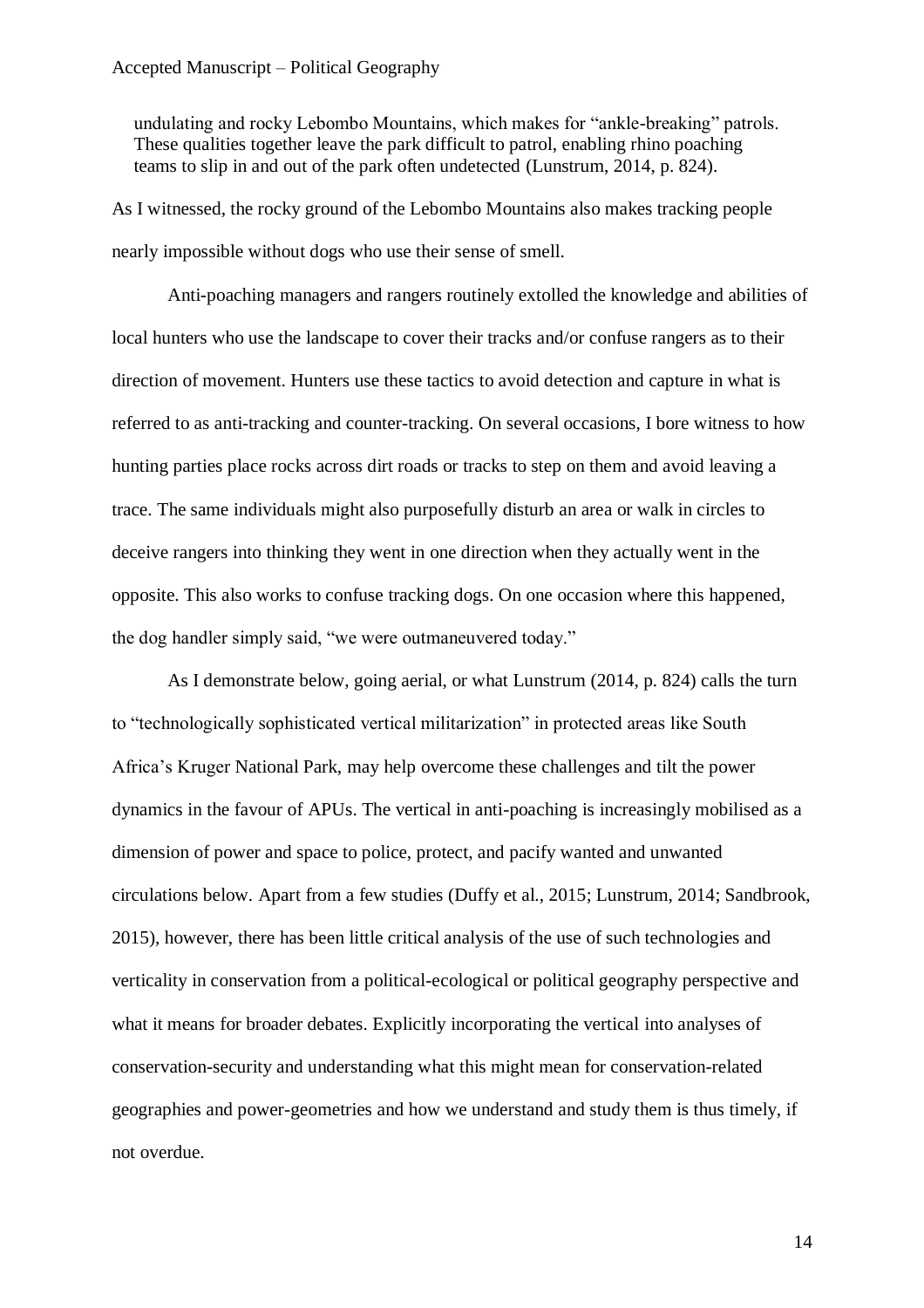## VERTICALITY ENABLED CHANGES IN CONSERVATION'S POWER GEOMETRIES

In developing the analytic of power-geometries, Massey (1993) draws attention to two primary ways in which certain groups are able to harness globalisation and technologies to increase their power relative to others. The first is concerned with how people come to know space and the relation between it with people and flows. The second is how some people or groups are able to experience space-time compression by taking advantage of the increased mobility of people, goods, and capital. Both dynamics increases their power relative to those who cannot do the same. Going aerial in anti-poaching and conservation policing harnesses each of these processes.

## Seeing, Surveillance, and the Aerial Gaze

Surveilling the movement of people, wildlife, and the space of protected areas is the priority of anti-poaching and the foundation of the ranger patrol. Either on foot or in a truck, rangers can only surveil so much and cover so much distance. Going skywards and flying facilitates the mobility needed to surveil and monitor the enormous spaces that characterise most protected areas. At a reserve where I conducted ethnographic research into anti-poaching, the pilot did a flyover twice a day in a small-fixed wing plane. Achieving what foot and truck patrols in a 30,000 ha space cannot, these flyovers located the rhinos on the reserve, numbering anywhere from eight to twenty-five on a given day. The pilot then communicated the rhino locations to the APU so they could plot the locations in a mapping system and plan their daily operations. Adjacent to this reserve, another protected area owner flies his larger plane to locate charcoal camps and operations. The APU then uses this information to follow up and dismantle the charcoal operation in question. In the Niassa National Reserve (RNN),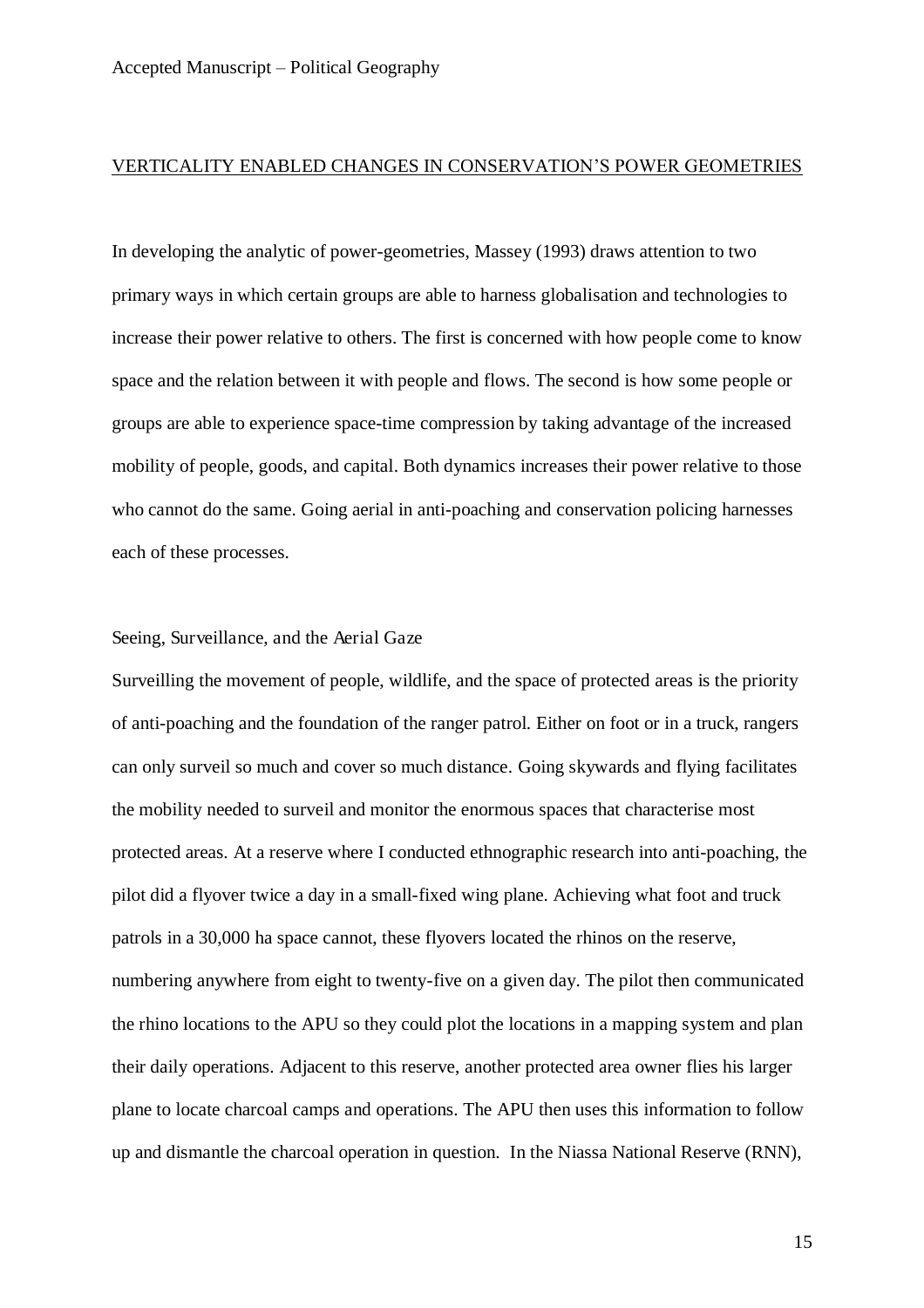management similarly uses a small Cessna plane to monitor elephant populations and locate illegal mining and logging operations in the over  $40,000 \text{ km}^2$  protected area. As the monitoring manager explained, flying is the only way to even begin covering the area and is the only way to locate mining and logging camps and then plan operations accordingly. Moreover, flying to detect elephant populations is an important aspect of preventative antipoaching as the information on elephant locations is used to strategise ranger deployments.

The "aerial gaze" (Adey et al., 2011, p. 175), or view from above, afforded by certain technologies complements and addresses the shortcomings of a horizontal gaze. While many cities may be "impossible to envision from the horizontal" (Adey, 2010, p. 54), the same is often true of expansive areas of conservation that are often dense in foliage or forests. Moreover, even when flat and relatively unobscured, many spaces are simply too big for the horizontal gaze to be effective. Even getting rangers on to a high point such as a hilltop for an observation post, a rather innocuous form of going vertical, is a common and effective way of surveilling the landscape in front and below.

 Planes, drones, and satellites thus increase the panoptic surveillance reach of antipoaching personnel. This is what motivates the increasing attention and resources given to drones for anti-poaching (Mulero-Pázmány et al., 2014; Olivares-Mendez et al., 2013; Olivares-Mendez et al., 2015). In each reserve I visited in Mozambique and South Africa, there were discussions about the use of drones with many having tested them, waiting for requisite legislation to allow them to further pursue their use. Going to even higher altitudes, the Anti-Poaching Engine (APE) project operating in Southern Africa uses a combination of "high resolution satellite imagery" and drones to help stop suspected poachers before they make a kill by surveilling the movements of rhinos, rangers, and potential poachers to more accurately deploy anti-poaching teams (Park et al., 2015; Snitch, 2015). Information on the movements and locations of animals and people collected from satellites and drones are fed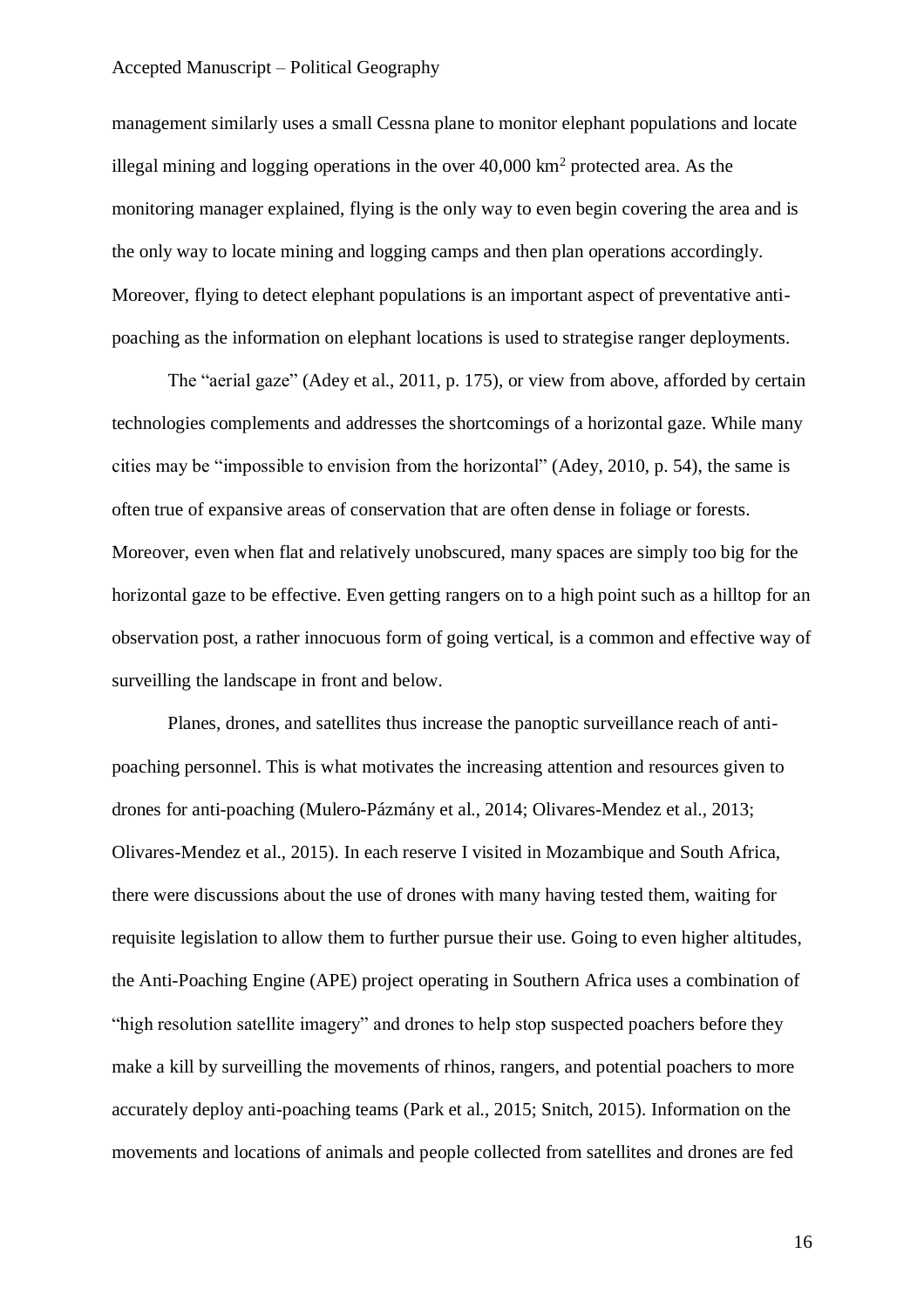into algorithmic software to help predict the locations of each and prevent future poaching incidents. Similar predictive anti-poaching is used in Kruger (and to a lesser extent in the borderlands of Mozambique through partnerships with private reserves) (CSIR, 2015; also see Adams, 2018). Verticality also entails static forms of observation. In one reserve, for example, a team is developing an aerostat, a type of gas-filled balloon anchored to the ground. The idea is for the aerostat to sit high above the ground and be mounted with a camera to surveil the surrounding area, including a nearby lake adjacent to the reserve that rhino poachers use to by-pass anti-poaching rangers on patrol.

 Whether by plane, drone, helicopter, or satellite, going aerial has the potential to increase the knowledge APUs have about the locations of elephants, rhinos, charcoal camps, and those who threaten them. When successful, this allows APUs to more effectively deploy rangers to that area to better protect the former and neutralise the latter. Mobility enabled increased surveillance to know where threatened animals are and then deploy rangers accordingly is one example of how changes in the way anti-poaching actors know what is in the protected area alters the ways in which they practice anti-poaching to gain an upper hand over human threats to wildlife.

#### Space-Time Compression in the Bush

The mobility enabled by vertical technologies also facilitates the movement and deployment of rangers and security forces. In the rainy season in many parts of Southern Africa, ground transportation in protected areas, other than walking, is simply not possible. Once the rain comes even the best 4x4s are grounded as it may take hours to move even a kilometre or two through the mud's relentless grasp. Getting above the water and mud is often the only viable option for deploying rangers and reacting to poaching incursions and incidents.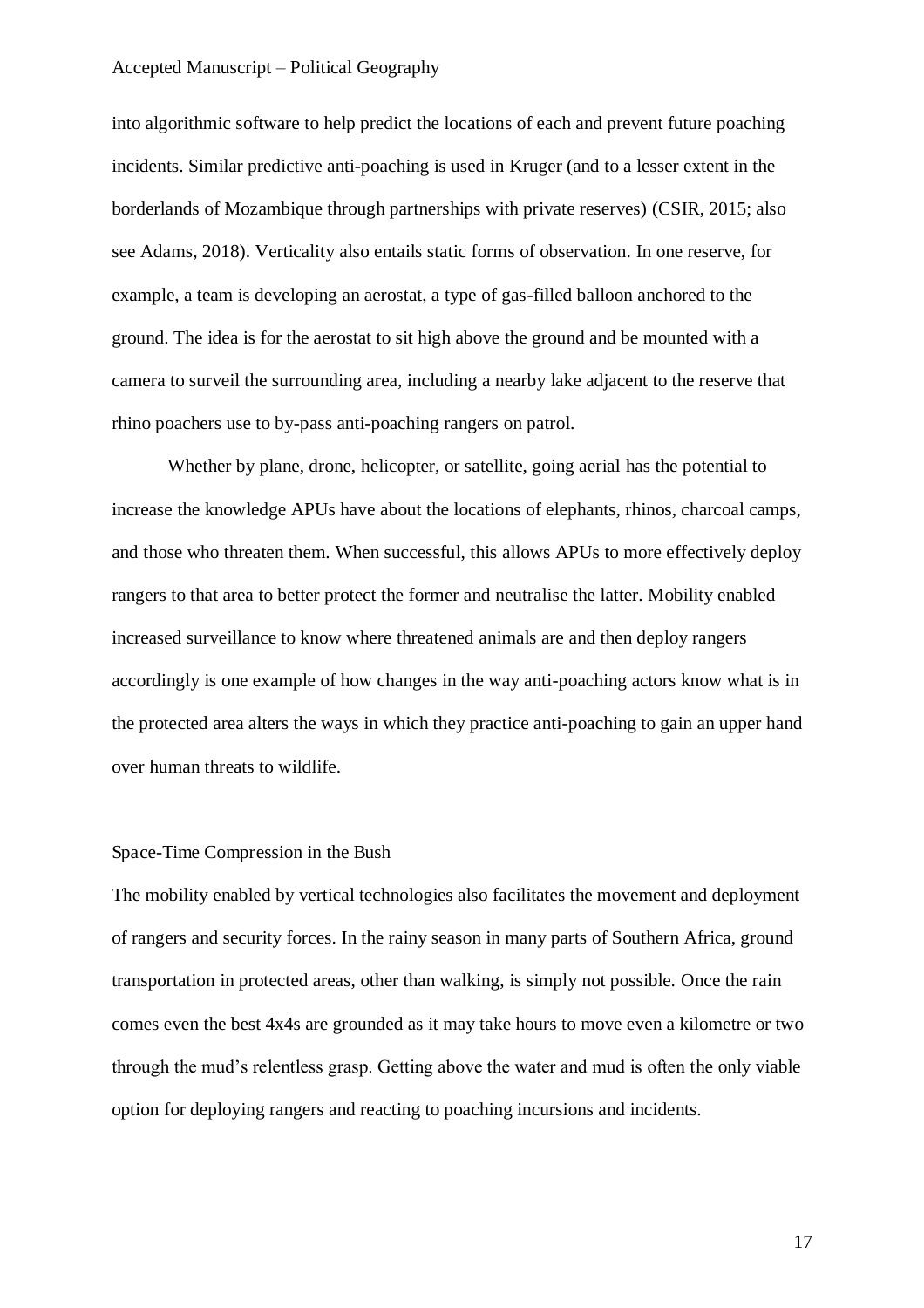Such debilitating friction exists even in the best of conditions. In Kruger and the adjacent borderland protected areas in Mozambique, the Lebombo mountains that span the border are not only difficult obstacles for rangers, as also highlighted by Lunstrum (2014), but are nearly impossible for trucks in certain areas. If rangers detect gunshots, people, or their tracks in these areas, trucks must drop rangers where movement by vehicle is no longer possible. This can be close or can be several kilometres away. Some areas of the relatively small reserve where I conducted most of my fieldwork take upwards of an hour to get to in a truck. Walking another couple of kilometres from where the truck must stop can mean it takes an hour or two before even reaching the original spot where hunting groups may have been active or detected. Even if a carcass or suspected hunters are detected in real-time, with this delay the individuals are likely gone, perhaps even out of the protected area and free from the authority of the rangers. Following the insights of Scott (2009), in such contexts, distance is best measured not in kilometres or miles, but in the time to get from one spot to another. Reducing this temporal distance, or compressing space and time, is essential to effective anti-poaching and conservation security. As the following examples demonstrate, this is precisely what going aerial offers.

 Like many days during fieldwork at a reserve in southern Mozambique, rangers detected a human entry on the fence line in mid-April of 2016. The rangers at the scene started tracking, and the newly acquired helicopter was dispatched to deploy a second team of rangers for re-enforcement. Within a matter of 15 minutes, the helicopter transported the new group of rangers to the area in what would take at minimum 45 minutes in the best of conditions by truck. The helicopter then rose up and dropped a group of rangers a few kilometres ahead to leapfrog and try to pick up the tracks further ahead to save time tracking. With the first tracking dog getting tired, the pilot went back to headquarters, loaded the second tracking dog into the helicopter, flew back to the scene, picked up the tired dog, and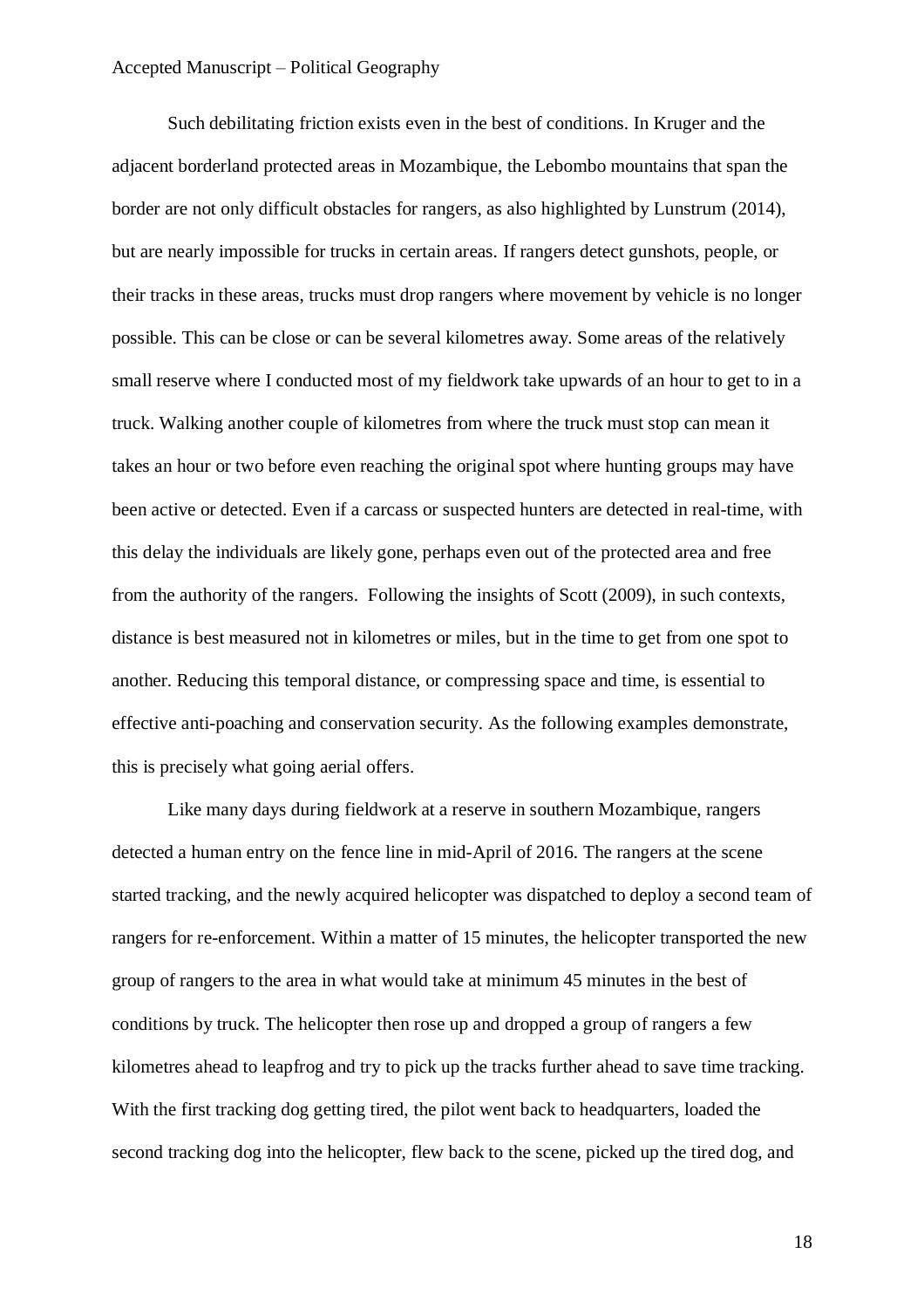deployed the new one to continue tracking. Each of these trips back and forth in a truck would be at least 45 minutes, and then a kilometre or two on foot to reach the tracking party.

 In another incident, rangers in Kruger National Park were hot on the tracks of a group of people who had just killed a rhino. They communicated this to their Mozambican counterparts and a helicopter was dispatched with rangers to intercept the hunting party as they attempted to flee across the border. Using locational information gathered by ranger teams tracking on the ground, the helicopter reached the scene within minutes. The chopper landed and the Mozambican rangers proceeded to jump out and tackle the individuals in the reserve on the Mozambican side of the border leading to two arrests. Without the helicopter, it is likely that the hunting party would have successfully crossed the few kilometres needed to exit the reserve. In both these examples, the helicopter effectively overcame the friction posed by distance and terrain of the area resulting in the neutralisation of the hunting parties.

Aerial technology's ability to optimise horizontal movement across the landscapes of conservation areas reflects the "power-geometry of space-time compression" at work (Massey, 1993, p. 62). More specifically, while the friction of terrain of protected areas may "set up sharp, relatively inflexible limits to the effective reach" of the state or other actors (Scott, 2009, p. 43), the mobility, surveillance gaze, and space-time compression afforded by going vertical can help reduce such friction, and thus increase the reach of state and non-state conservation security and APUs over people, animals, and conservation space. Rather than a "distance-demolishing technology" (Scott, 2009), certain aerial technologies are frictionreducing technologies with going aerial a friction-reducing strategy. Reducing friction tilts conservation's power geometries in the favour of APUs who can more effectively know and control space, resources, bodies, and their movement. Verticality enabled space-time compression can facilitate more efficient deployment of rangers, canines, and therefore more effective tracking and responses. The advantage this produces can be so fundamental that in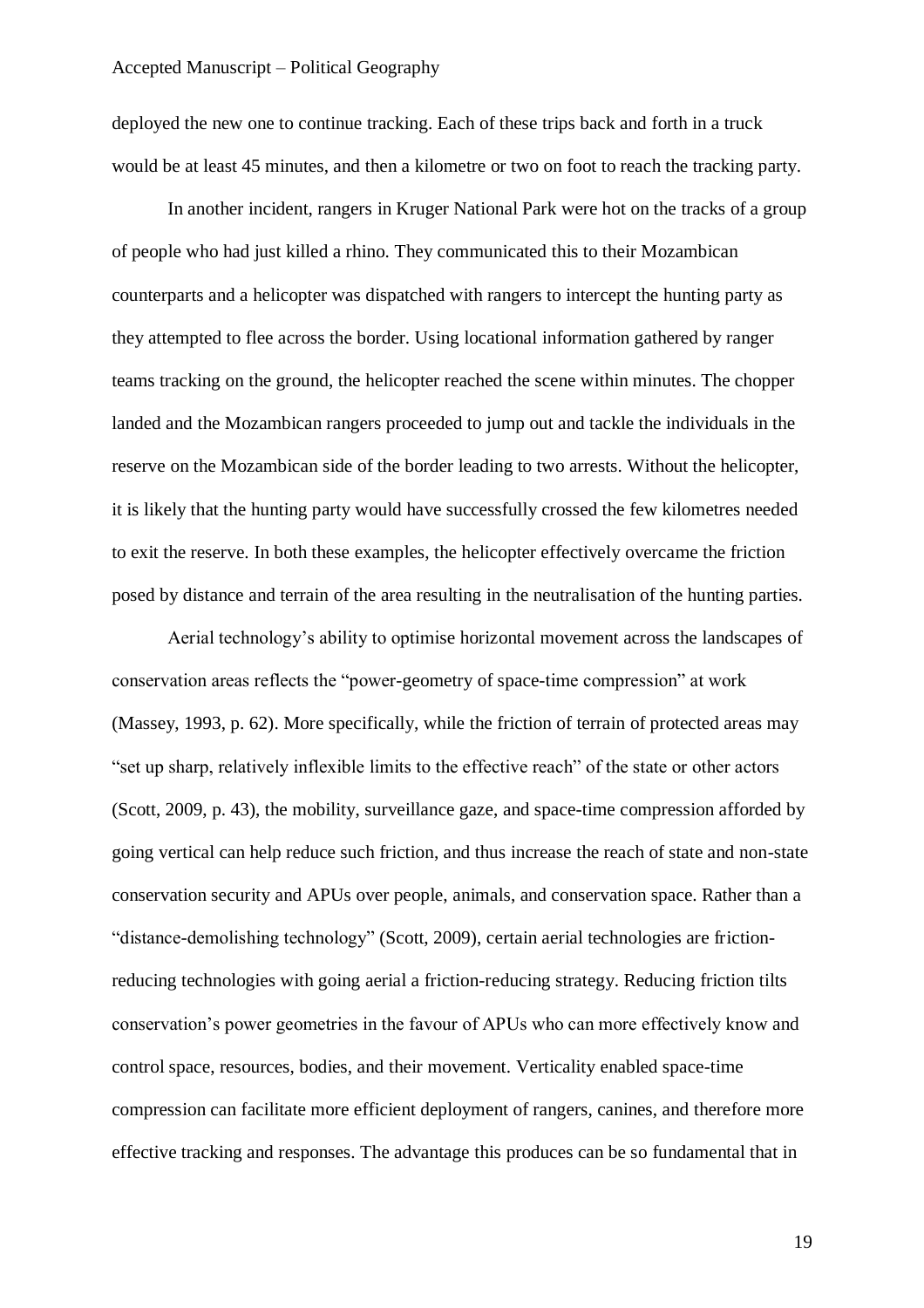protected areas where helicopters exist, APUs often keep a reaction team on stand-by to be deployed at a moment's notice instead of merely relying on rangers patrolling in the bush to react. Put another way, the potential shift in power geometries afforded by helicopters and going vertical has altered the very ways in which anti-poaching is practiced and conducted.

 What also becomes clear in these cases is how aerial technologies in anti-poaching are not concerned with securing the vertical as a dimension of space for its own purposes. Rather, the vertical as a dimension of space and power is harnessed to surveil, secure, police, pacify, and ultimately know and exert control over (un)wanted circulations of people, space, and resources of an area below. This is conservation territorialisation from above.

# TOPOGRAPHIES OF CONSERVATION SECURITY: INTEGRATING THE VERTICAL, HORIZONTAL, AND ECOLOGICAL

Moving beyond the vertical, a topographical analysis must interrogate the ways in which horizontal and vertical space, practices, and technologies of conservation and other sociospatial and contexts are blurred. It is in the blurring that the actually-existing workings and coming together of multiple dimensions of space and power that reify protected areas as exclusionary territories emerge.

# Bringing the Vertical and Horizontal Together

Proponents of technologies for anti-poaching and protected area management highlight how it is the integration of technologies that leads to more effective monitoring and surveillance as it produces scalability across time and space. As Marvin et al. argue, scalable and replicable models of protected area management, including anti-poaching, come from "combining patrol and remote sensing monitoring tools" (2016, p. 2720). Put another way, the aerial technologies of security and surveillance as manifested in a drone are part of an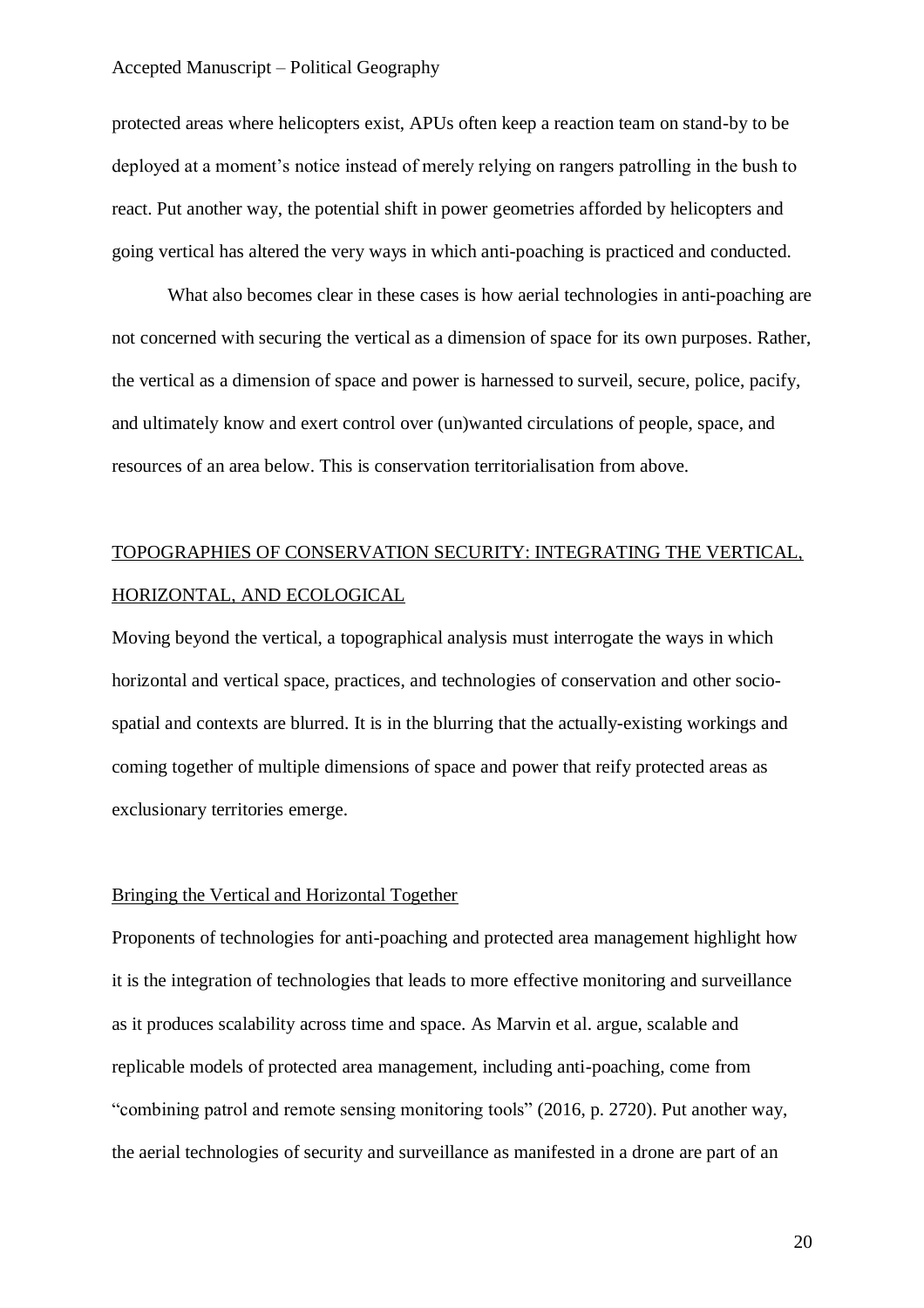assemblage of security, technologies, practices, and spatialities. It is in this integration that they become truly effective, and concerning.

The creator of APE explains the power and utility of aerial technologies his team uses, namely drones and satellite imagery:

The real game changer is our use of unmanned aerial vehicles (UAVs) or drones, which we have been flying in Africa since May 2013. We've found that drones, combined with other more established technology tools, can greatly reduce poaching – but only in those areas where rangers on the ground are at the ready to use our data (Snitch, 2015, emphasis added).

The aerial technologies of drones are only useful in shifting power-geometries insofar as they are combined with technologies (old and new) and personnel on the ground.

 Indeed, personnel on the ground are vital to securing conservation space. The bodies of the rangers, in combination with the monitored bodies of wildlife, reflect the "corporography" of anti-poaching. Writing on the Vietnam War, Gregory uses the term corporography as opposed to cartography to describe how even with all the technologies – including helicopters, aerial bombing, and surveillance by planes and satellites – the battlespace of Vietnam "depended on the bodies of soldiers" (Gregory, 2016, p. 4).<sup>2</sup> Corporography draws attention to the material importance of ground troops and their bodies and activities. Rangers who move horizontally across the ground are indeed the most important asset in anti-poaching and in protecting wildlife. Moreover, when they are not patrolling on foot, the majority of their movement is facilitated by ground transportation, not plane or helicopter. It is in the integration of vertical and horizontal technologies, spaces, and practices that the coalescing of multiple dimensions and spaces of power to protect the bodies of wildlife and the space in which they exist begins to emerge.

 Low-tech interventions like dogs, another body in anti-poaching's corporography, also help rangers track more quickly and effectively across the ground. Fences, a rather

 $\overline{a}$ 

<sup>&</sup>lt;sup>2</sup> He also focuses on how vertical and horizontal technologies and spaces were integrated.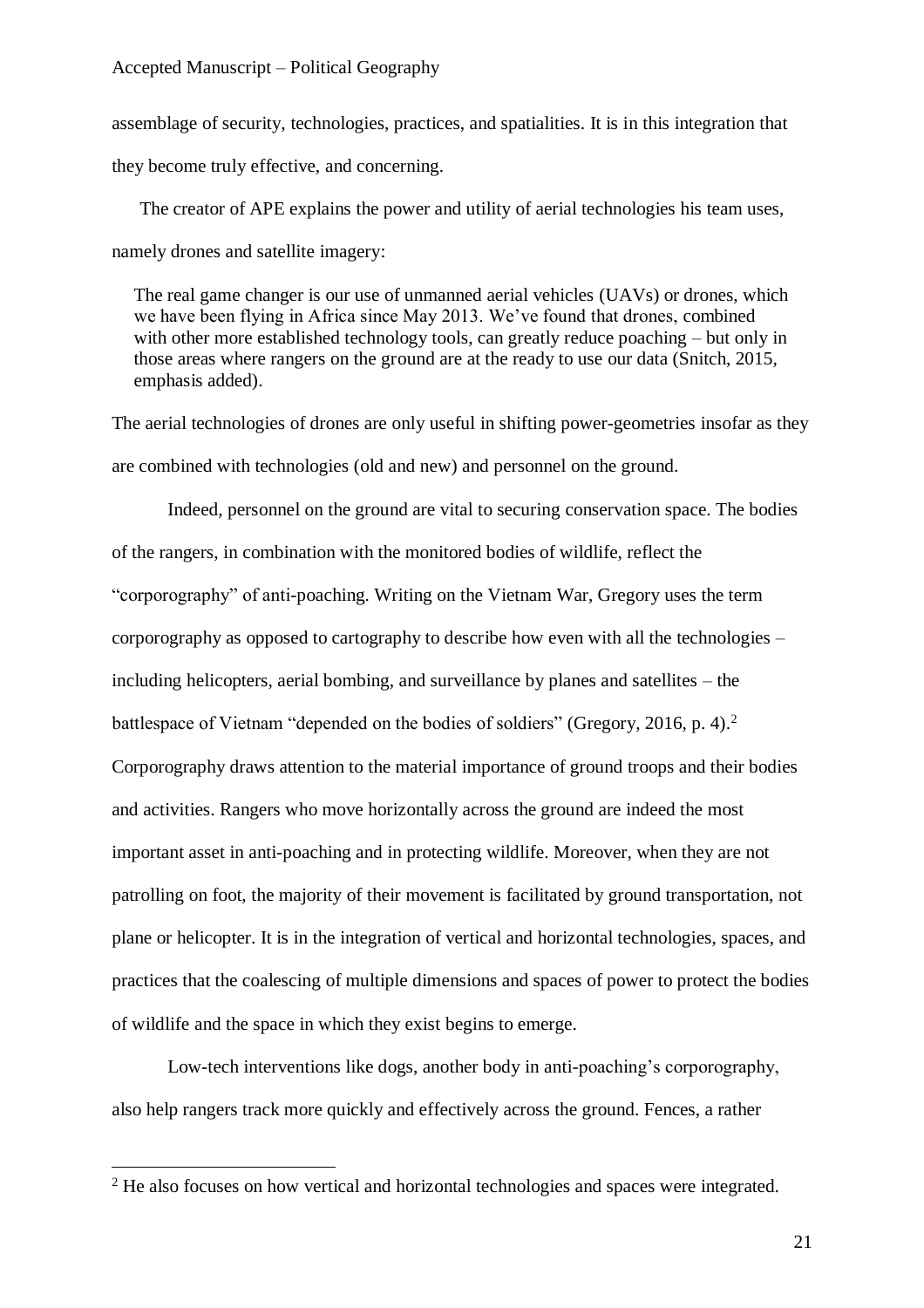innocuous barrier technology, are fundamental to anti-poaching's monitoring efforts. By forcing people to go above, through, or below fences, would-be hunters leave traces of their movement. These are the primary signs of an incursion detected by rangers on a daily basis. Other high-tech security and surveillance solutions are being sought that are themselves horizontal. These include cameras, and motion and seismic sensors around perimeters of protected areas (Arts et al., 2015; Hossain et al., 2016; van der Wal & Arts, 2015). Perhaps the best example of an effective and new horizontal technology comes from Kruger and is known as Meerkat. Meerkat is a mobile anti-poaching surveillance system that can be moved around Kruger and is placed on the ground. It includes a suite of surveillance technologies like radar, long-range electro-optic sensors, and night vision to detect, track, and surveil people within its boundaries and moving horizontally across the plane of Kruger's space (CSIR, 2016; PPF, 2017). The information gathered by Meerkat not only helps detect and surveil people, but much like drones, satellites and flyovers is also used to deploy rangers and reaction teams to neutralise them. Moreover, and representing the integration of multiple spatialities and dimensions of power to harness the three-dimensionality of conservation space, once Meerkat detects an individual or group of individuals the reaction team often deploys by helicopter to reduce the friction posed by distance and the harsh terrain below This helps compress space and time thereby altering the power-geometries in favour of the APU. Indeed, no topography is complete without an analysis of how the multiple horizontal and vertical dimensions of space and power articulate with the natural landscape and related political-ecological dynamics.

# Bringing Nature In

Understanding the multiple spatialities of conservation security and the relationship between them entails paying adequate attention to their articulation with the (bio)physical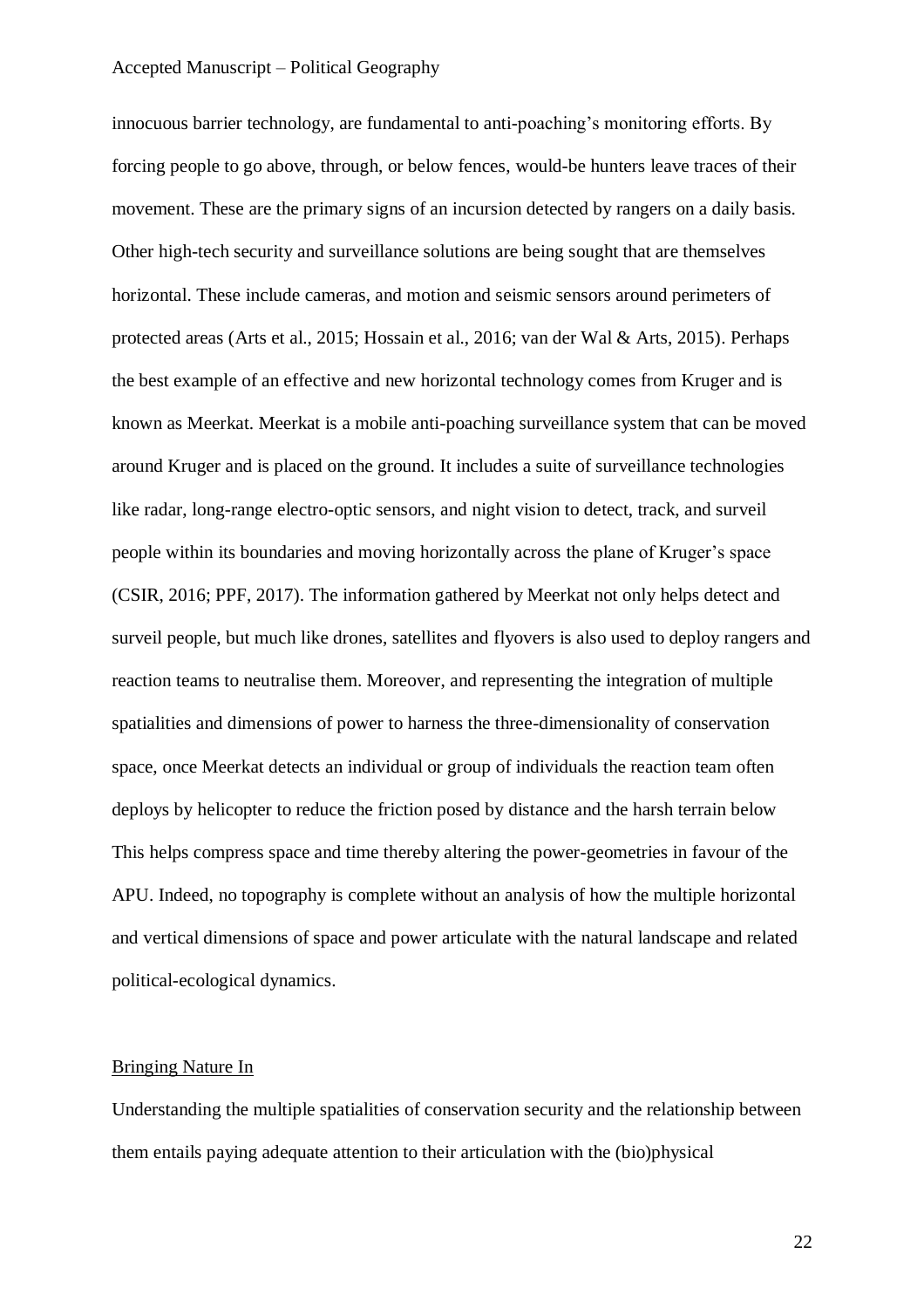characteristics of space, environments, and resources (Bakker & Bridge, 2006; Sundberg, 2011). Here I more explicitly account for the ecological as an aspect of the topographies of conservation security and how it articulates with the vertical and the interplay between the vertical and horizontal. There are three points of articulation I wish to highlight.

 First, which I have discussed at length, is that nature is an obstacle to overcome. Going vertical is a way to exert power and control over the natural environment and its obstacles to more effectively surveil and neutralise people who are deemed to pose a threat to nonhuman life. Put simply, power over nature made possible by exploiting and integrating vertical and horizontal technologies and spaces facilitates a governing and knowledge power over space and bodies moving through it.

 Second, where conservation security differs from other contexts such as policing and contexts of war is that nature does not only enter the picture as an obstacle to be overcome or pacified, but as the object of biopolitical, or life sustaining, protection. This is rather selfevident as rangers and anti-poaching personnel seek to protect wildlife and other natures. However, while mobilising the multi-dimensionality of space and power serves to enhance the life-sustaining features of conservation spaces for the nonhuman, it can also strengthen the life-taking abilities of APUs and other security actors by increasing their capacity to neutralise transgressors, like rhino hunters. As such, harnessing and integrating the vertical and horizontal through various practices and technologies extends, enhances, and reproduces biopolitical and sovereign power and space in the defence of the nonhuman.

 Third, non-human natures and landscapes do not passively accept power exerted over them by aerial or other means. They resist and enable resistance, contributing to the interplay between conservation's multiple spatialities. Harnessing the three-dimensionality of conservation space to territorialise the horizontal terrain of protected areas below has its limitations. This is the point of articulation that I elaborate here.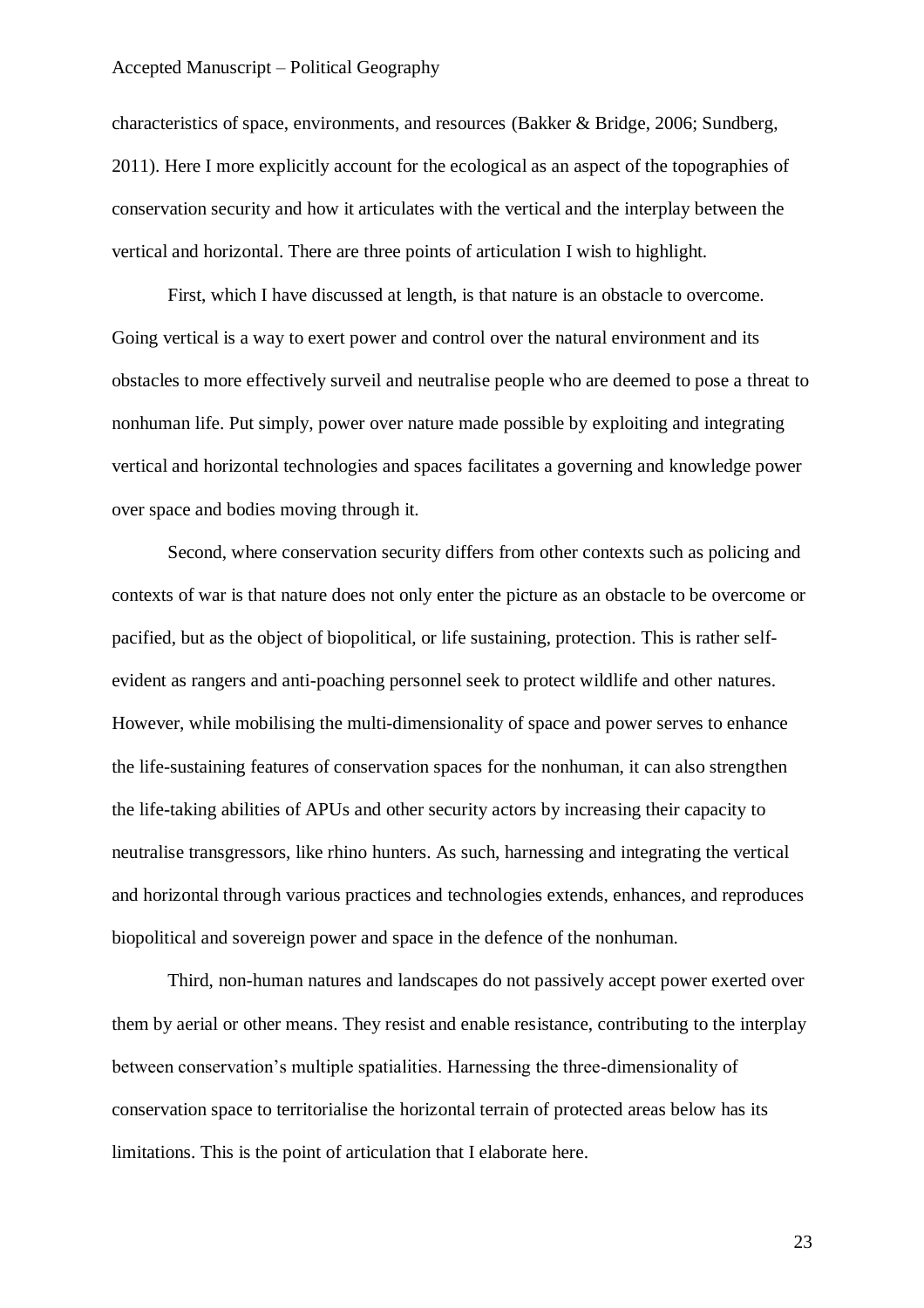Nature resists and disrupts the grasp and gaze of aerial technologies. Thermal sensors on drones and aircraft mistake animals for people (Martin, 2017), the thick bush distorts acoustic sensors and gunshot location systems (Reuters, 2014), and wildlife and livestock trip seismic and motion sensors. Moreover, animals like rhinos and elephants that are monitored for protection purposes are also constantly on the move. They change locations and find cover under trees from the hot sun inadvertently hiding themselves from overhead surveillance. As I witnessed, this is particularly problematic in terms of surveilling white rhinos as they spend much of the sunny parts of the day hidden under trees and shrubs making them almost undetectable to aerial surveillance. Rangers must then be deployed on foot to find them, as was a regular occurrence during my fieldwork patrols. In addition, many conservationist managers acknowledge that most protected areas are simply too big for drones to be effective (Interviews 06/2016). Even when planes and helicopters are available, it is impossible for them to monitor everywhere every day, nor can one pierce through the foliage or see human tracks from the sky. Here too the physical presence of rangers and on the ground technologies are as vital as ever.

Despite the publicity surrounding them, drones are particularly vulnerable to nature's uncooperative temperament. After a year-long test phase for the use of drones in Kruger National Park, drones failed to detect a single hunting party. Authorities decided to not use drones as part of their anti-poaching tool-kit (Martin, 2017). Drones were cited as ineffective because they do not have the requisite payload needed for infra-red and thermal sensors or cameras that are necessary to see through the foliage to detect people. The testing of drones also failed in the RNN (Personal Communication, 06/2016). Even though they managed to get off the ground, the reserve is simply too big for drones to be of use because of their limited range. It is thus possible that drones lend themselves better to more compact urban environments than expansive rural areas, drawing attention to what are perhaps the limited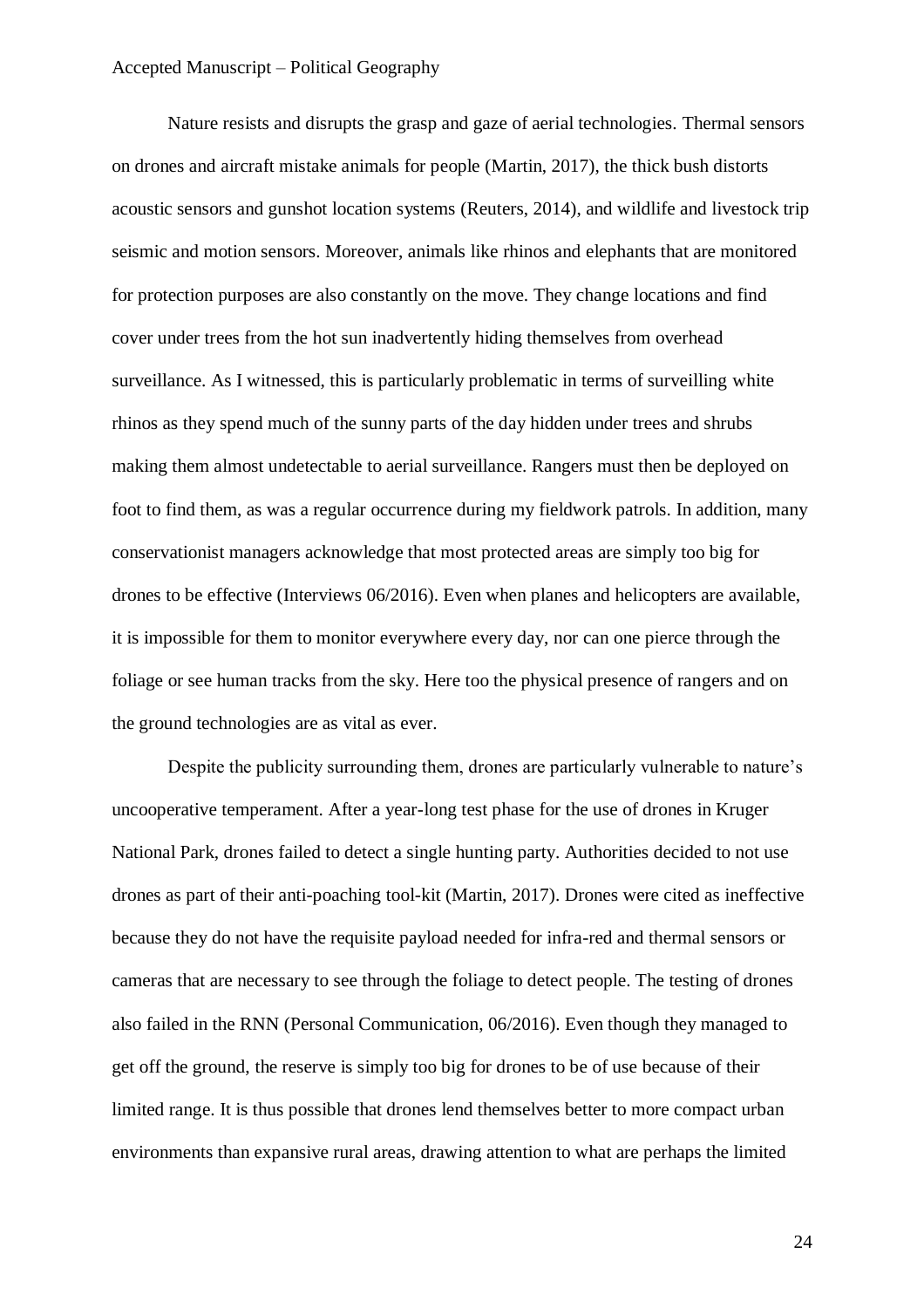topographies of drone power and effectiveness. This might be used to inform a re-direction of resources away from drones in anti-poaching to more community-oriented conservation to complement existing law enforcement approaches.

 Just like wildlife, hunters too resist aerial surveillance and they use the environment to do so. Rhino hunters in Kruger and southern Mozambique tend to move at night and spend most of the day bunkered down under trees or shrubs to avoid detection when the plane, drone, or helicopter may be flying. As the pilot for one reserve explained: flying the microlite plane is near useless when it comes to detecting people. All they must do is stay put under a tree or shrub and they remain undetected. The Mission Area Manager for Special Projects in Kruger, explains "our opponents are skillful, formidable people who know how to navigate in the thick of the night, taking cover under leaves and grass. You can't win this war with helicopters and drones, the bush is too dense" (Reuters, 2014). Like rhinos hidden under shrubs, the strategy in such cases is to send rangers on foot to sweep areas of concern. Sometimes they are accompanied by canine units to improve detection and force the suspected hunting party out of hiding. Technologies like Meerkat also come to assist by surveilling through a horizontal gaze.

The Kruger National Park and Sabie Game Park that are at the heart of disrupting rhino poaching also lie adjacent the lake created by the damming of the Sabié River that flows into Kruger National Park when the water is high. While liquid, this unique biophysical characteristic and spatiality poses a serious thorn in the side of the parks' anti-poaching efforts. The lake and its flow into Kruger acts as a major thoroughfare for poaching groups. Given that the body of water is not within the concession of Sabie or the jurisdiction of Kruger National Park, anti-poaching personnel cannot patrol or police it.<sup>3</sup> With boats allowed

 $\overline{a}$ 

<sup>&</sup>lt;sup>3</sup> Drafts of a new Dam Management Plan and interviews with consultants working on the plan indicate anti-poaching patrols will be allowed on the water in the future.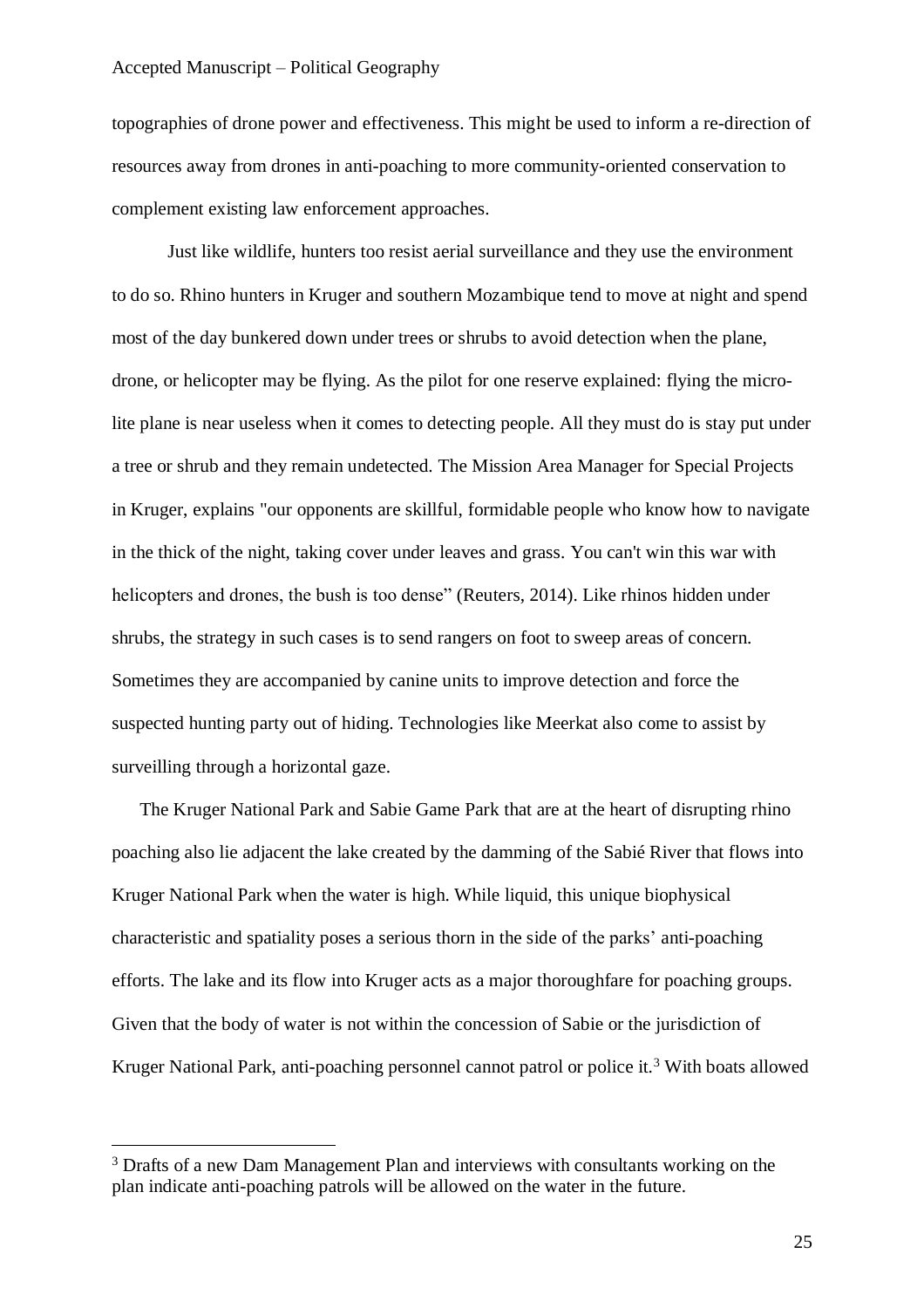on the water during fishing season, poachers disguise themselves as fishermen and stay on the lake until they are confident there are no rangers on the shoreline. They then approach the boundary of Kruger debarking on SGP's shore and proceed on foot. At night, many hunting parties use the cover of darkness and quietly row small boats from the opposite shoreline to SGP where they similarly proceed on foot under cover of darkness to Kruger or elsewhere in SGP. As SGP does not have the authority to patrol on the water, one technology that was under development during my fieldwork was an aerostat, a gas-filled balloon anchored to the ground and equipped with long-distance video cameras to surveil the water from above and send video back to the anti-poaching control room (Personal Communication, 08/2015). Even for terrestrial conservation, the spaces and materiality of water within, beyond, and flowing through protected areas become important and articulate with the horizontal and vertical dimensions of conservation space and power.

## Topography and (conservation) power geometries

What a topographical approach brings to the fore is that while aerial technologies may be effective in certain ways, an overdetermined focus on the vertical (or the horizontal) in conservation security, or elsewhere, may partially blind us to the actually-existing workings of power and related security practices and technologies on-the-ground and how they work to (re-)shape human-environment interactions and (re-)produce protected areas as enclosures. Indeed, Meerkat, a non-aerial technology, has been much more successful in detecting suspected poachers in Kruger than the failed drone test phase (Mahlakoana, 2017). While this may exemplify the limitations of aerial technologies' effectiveness, this is not to say that verticality is not productive even when technologies like drones are less-than effective in exercising direct power over nature and people.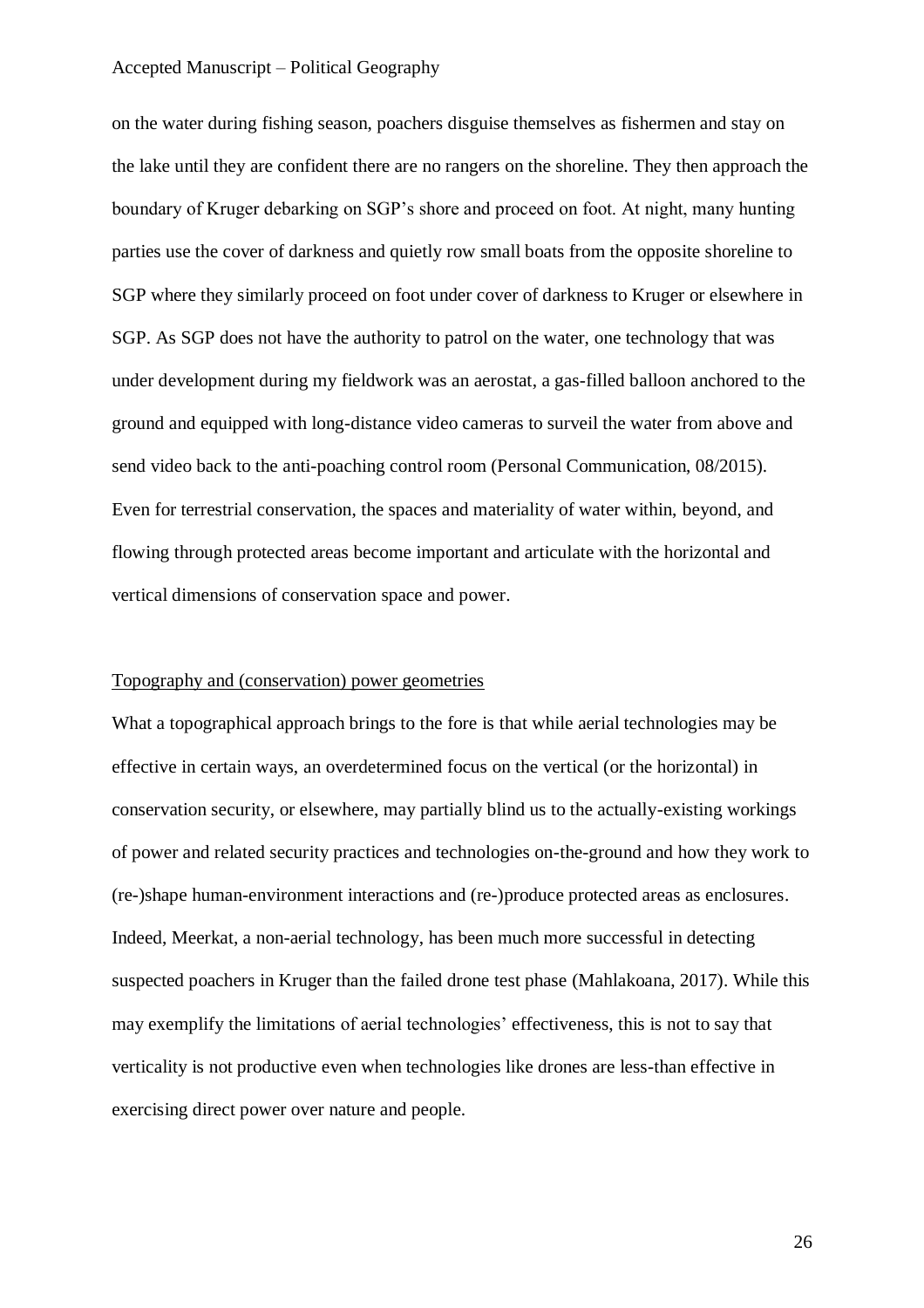Thinking beyond a narrow idea of anti-poaching effectiveness, the productive elements of verticality in relation to political economies and geographical imaginaries are all too real. The mere promises of tilting power geometries that aerial technologies offer shores up conservation and territorialising power in in other ways. For one, the spectacular nature of aerial technologies and what they offer is productive in attracting funds for anti-poaching and related organisations that promote (para)militarised approaches to conservation (Duffy & Humphreys, 2014; Lunstrum, 2018). Drawing on Lunstrum (2018), the very partnerships with aerospace, technology, and military-security actors and the production of new politicaleconomies in the pursuit of conservation-security enable the state and non-state actors to access capital and expertise that can serve to "vitalize" and consolidate state power over space and resources, even if the technology itself fails.

 Second, Bluwstein and Lund (2018) draw attention to conservation's "double territorialisation – of landscape and of mind." They examine how even when territorial conservation interventions seeking to re-order socio-natural configurations fail on the ground, they remain productive in shaping conservation imaginaries thereby perpetuating the creation of particular types of (exclusionary) conservation spatialities. Following Massey's insights concerning knowledge-related power-geometries, research in other contexts suggests that geographical knowledge, and the promises of such knowledge, produced and enabled by aerial technologies do indeed work to re-shape how people envision and thus produce and govern space and socio-spatial relations (Pedrozo, 2017; Shaw, 2016; Shim, 2014). Do aerial technologies have the potential to have a similar double-territorialising effect whereby they might contribute to novel processes and dynamics of conservation territorialisation by facilitating a power over space, resources, and people, yet also influence how people think and envision conservation-security and anti-poaching in simplistic terms (see for e.g. Sandbrook, 2015), even when they fail? If so, what is it about them? And is there something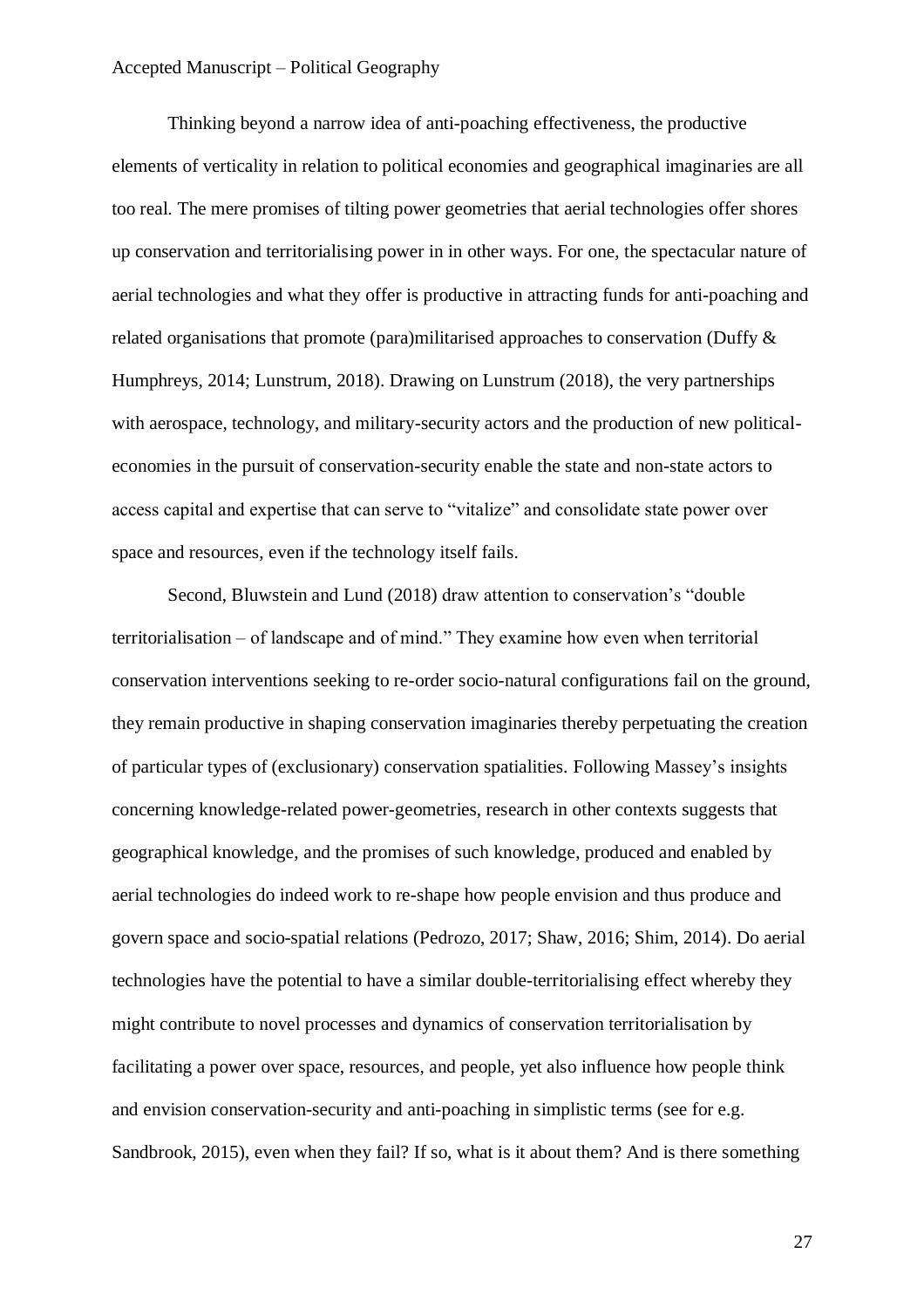specific about their claim to verticality that enables this? Given the increasing turn to technological fixes for conservation and other securities, these questions merit further investigation.

#### **CONCLUSION**

I have argued that topography is a useful analytic to account for the vertical and horizontal dimensions of space, power, and the ways in which they articulate with ecologies, the natural and built environment, and their politics to (re)-shape socio-spatial and socio-natural relations. I apply this approach to analyse and understand the multi-dimensionality of space and power in conservation security. I examined how aerial technologies and the practices they enable help to extend state-sanctioned power vertically, but also horizontally, over the landscapes of protected areas to gain the upper hand over unwanted circulations and bodies below. This is achieved through reducing the friction of terrain and the limits of a horizontal gaze thereby increasing the mobility and surveillance capacities of anti-poaching and security forces. The result is a tilting in the power geometries to facilitate more effective control over space, resources, bodies, and their movement that reinforces and re-produces conservation territoriality from above.

 However, a thorough understanding of the (changing) power geometries of conservation requires an engagement with empirical research and an analytical lens that focuses on the productive coming together of that which moves across and above the terrain of protected areas and its articulation with related political-ecological dynamics. This is the value in thinking topographically: ensuring that the focus is not on one dimension or dynamic over the other, but on the ways in which they interact. Not accounting for and understanding these multiple aspects of security and environmental politics risks losing sight of how security technologies and practices operate on-the-ground and are used in effective, but also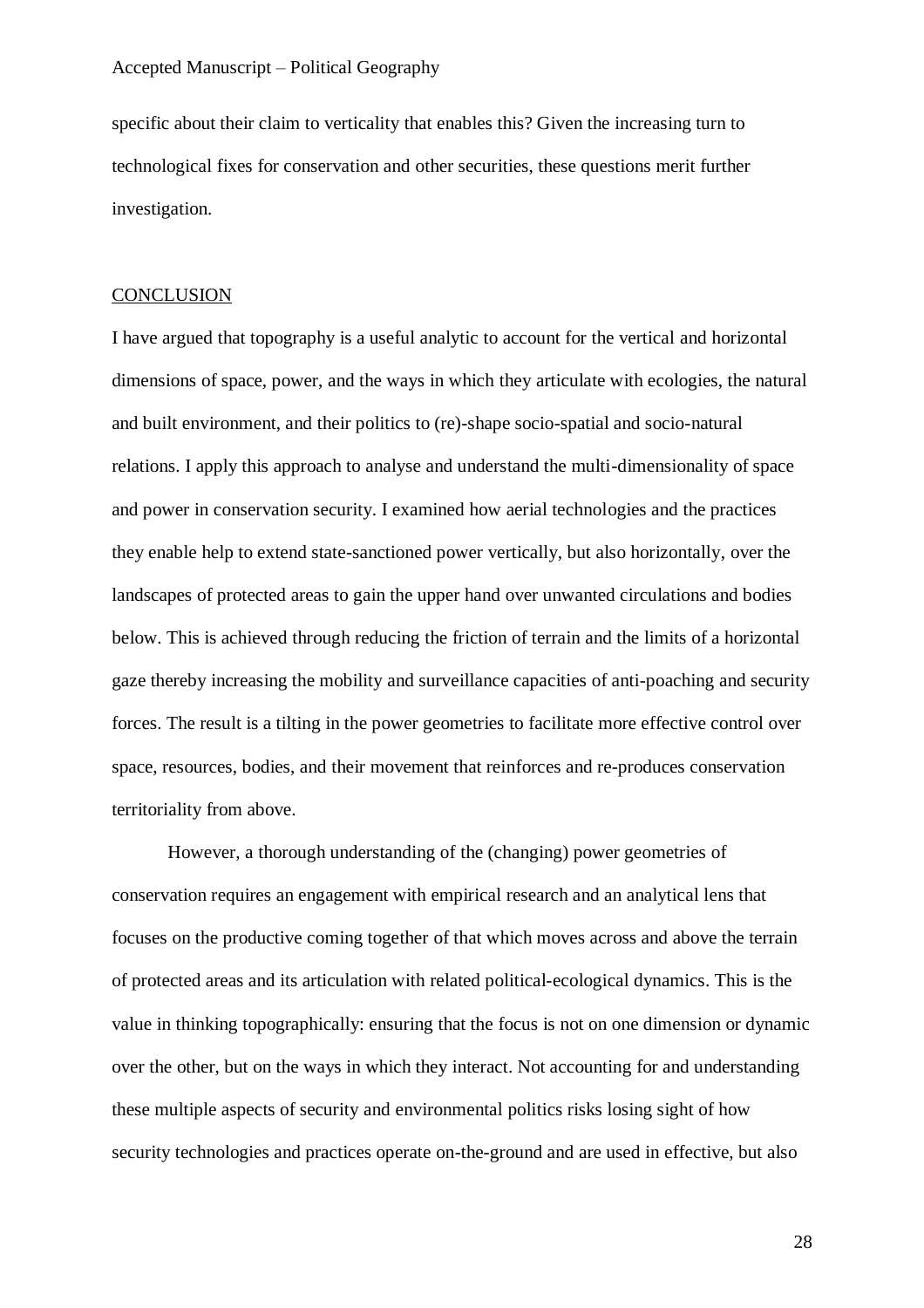repressive and oppressive ways that strengthen and reify exclusionary territorial formations and relations. Indeed, while a focus on verticalisation may be intriguing, attention grabbing, and warranted, an overdetermined focus on verticality may miss the nuanced but nonetheless productive and problematic ways in which anti-poaching, conservation-power, and security more broadly operate and are resisted. Moreover, the "power" of aerial technologies may not lie necessarily in their ability to neutralise poaching, per se, but in the ways in which the vertical becomes enrolled in producing conservation-related political economies and geographical imaginaries that further contribute to an exclusionary shaping of humanenvironment and socio-spatial relations. More research on this topic is needed.

 In this respect, thinking topographically to understand the multiple spatialities and dimensions through which conservation operates to secure nature and control certain people and activities is vital to locate the actually-existing dynamics of conservation-related power and how they are productive and constitutive of conservation and broader state space, power, and territory in the name of controlling human-environment interactions. This offers promising insights for others contexts characterised by contestations over space, resources, and mobility, especially where we see a turn to aerial and vertical technologies.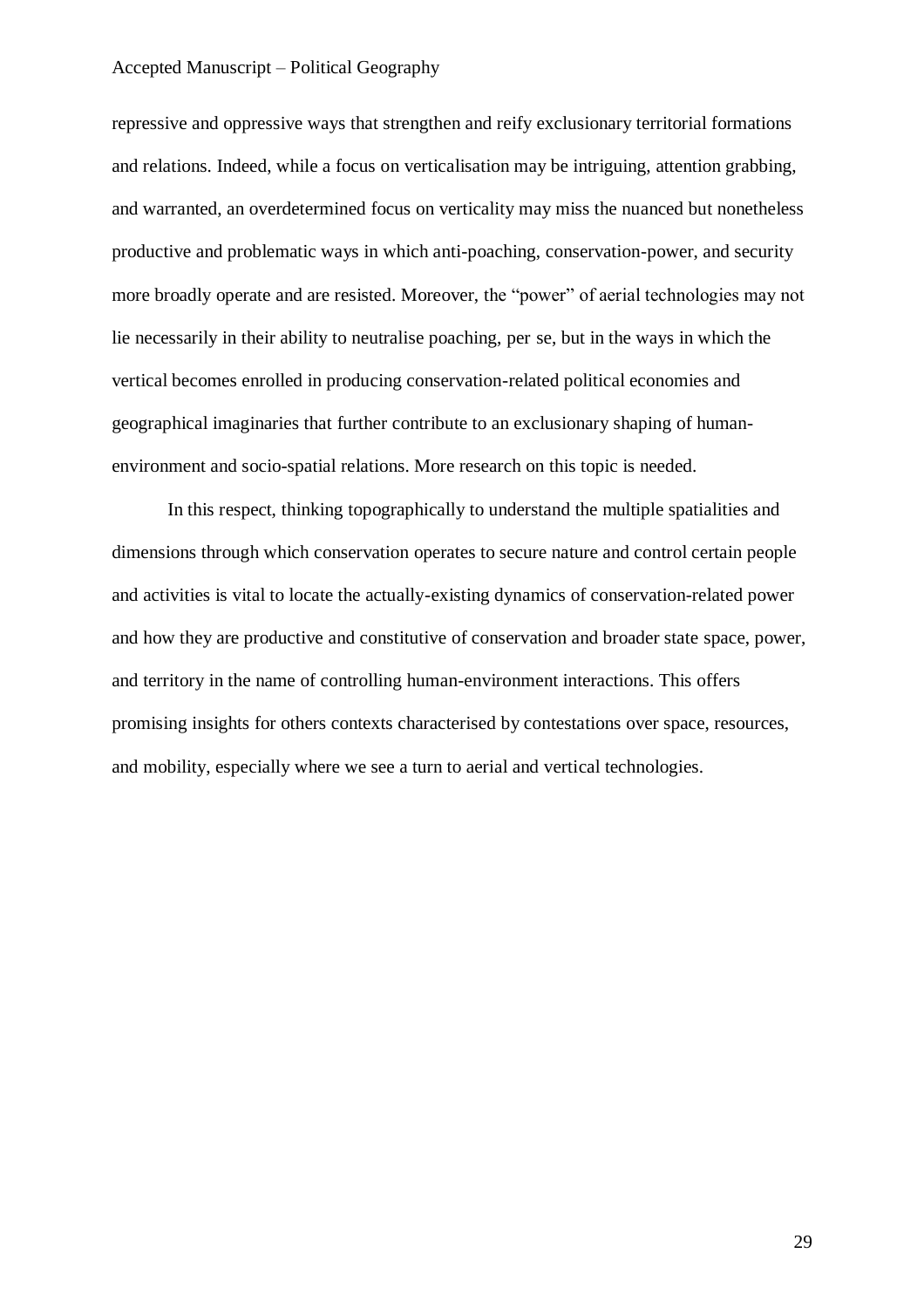#### WORKS CITED

Adams, J. S. (1992). The myth of wild Africa: conservation without illusion. Berkely, CA: University of California Press.

Adams, W. M. (2018). Conservation by Algorithm. Oryx, 52(1), 1-2.

- Adey, P. (2010). Vertical security in the megacity: legibility, mobility and aerial politics. Theory, culture  $\&$  society, 27(6), 51-67.
- Adey, P., Whitehead, M., & Williams, A. J. (2011). Introduction: Air-target: Distance, reach and the politics of verticality. Theory, culture & society, 28(7-8), 173-187.
- Arts, K., van der Wal, R., & Adams, W. M. (2015). Digital technology and the conservation of nature. Ambio, 44(4), 661-673.
- Bakker, K., & Bridge, G. (2006). Material worlds? Resource geographies and the matter of nature'. Progress in Human Geography, 30(1), 5-27.
- Benjaminsen, T. A., & Bryceson, I. (2012). Conservation, green/blue grabbing and accumulation by dispossession in Tanzania. Journal of Peasant Studies, 39(2), 335- 355.
- Biermann, C., & Anderson, R. M. (2017). Conservation, biopolitics, and the governance of life and death. Geography Compass, 11(10).
- Bluwstein, J. (2018). From colonial fortresses to neoliberal landscapes in Northern Tanzania: a biopolitical ecology of wildlife conservation. Journal of Political Ecology, 25(1), 144-168.
- Bluwstein, J., & Lund, J. F. (2018). Territoriality by conservation in the Selous–Niassa corridor in Tanzania. World Development, 101, 453-465.
- Braun, B. (2000). Producing vertical territory: geology and governmentality in late Victorian Canada. Cultural Geographies, 7(1), 7-46.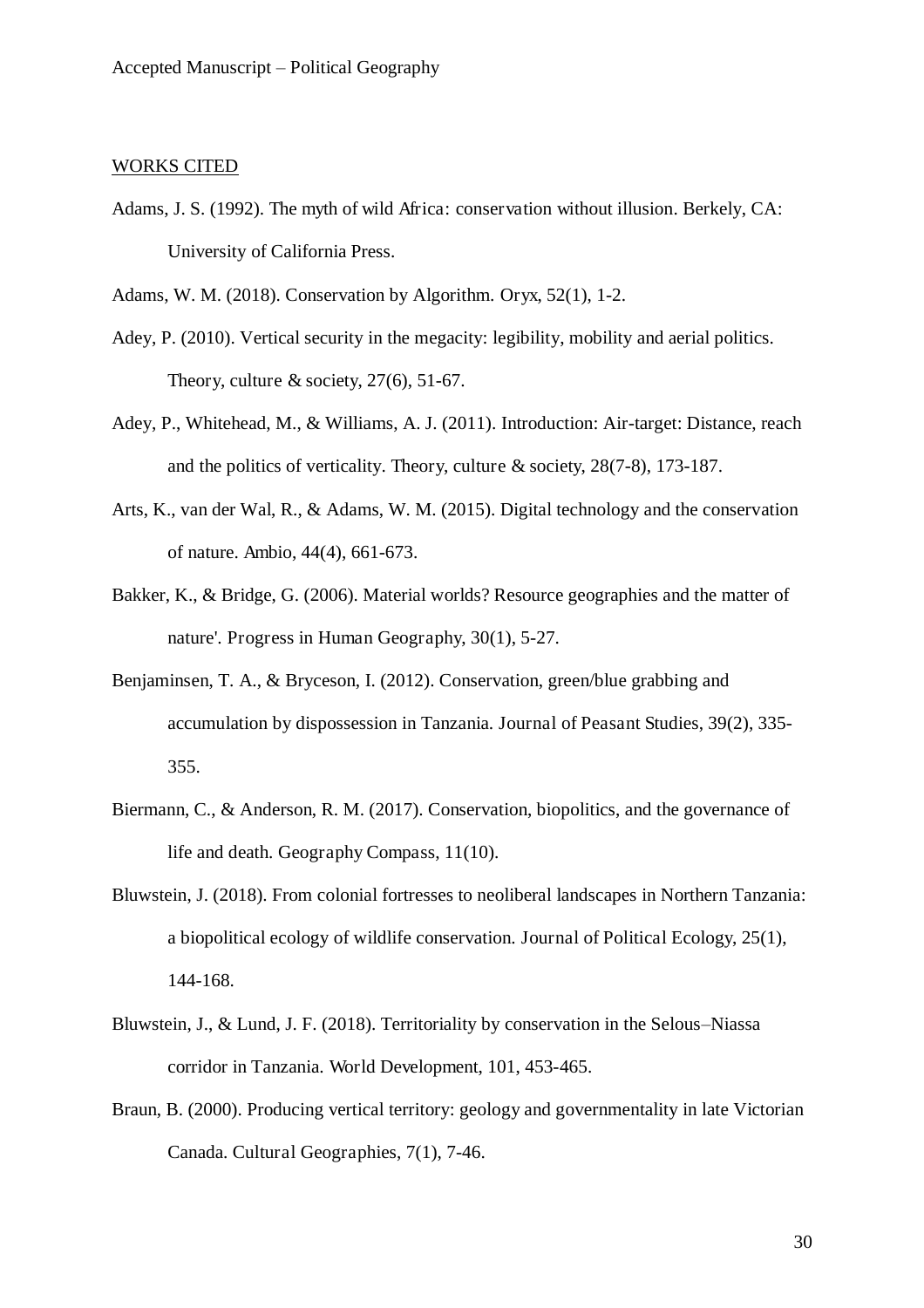Bridge, G. (2013). Territory, now in 3D! Political Geography(34), 55-57.

- Brockington, D. (2002). Fortress conservation: the preservation of the Mkomazi Game Reserve, Tanzania. Bloomington: Indiana University Press.
- Büscher, B., & Fletcher, R. (2018). Under Pressure: Conceptualising Political Ecologies of Green Wars. Conservation and Society, 16(2), 105-113.
- Carmody, P. (2009). Cruciform sovereignty, matrix governance and the scramble for Africa's oil: Insights from Chad and Sudan. Political Geography, 28(6), 353-361.
- Carruthers, J. (1995). The Kruger National Park: a social and political history. Peitermaritzburg, South Africa: University of Natal Press.
- Cavanagh, C. J., & Himmelfarb, D. (2014). "Much in Blood and Money": Necropolitical Ecology on the Margins of the Uganda Protectorate. Antipode, 47(1), 55-73.
- Cavanagh, C. J., Vedeld, P. O., & Trædal, L. T. (2015). Securitizing REDD+? Problematizing the emerging illegal timber trade and forest carbon interface in East Africa. Geoforum, 60, 72-82.
- Chase, M. J., Schlossberg, S., Griffin, C. R., Bouché, P. J. C., Djene, S. W., Elkan, P. W., . . . Sutcliffe, R. (2016). Continent-wide survey reveals massive decline in African savannah elephants. PeerJ, 4, e2354-2324.
- Christie, K. S., Gilbert, S. L., Brown, C. L., Hatfield, M., & Hanson, L. (2016). Unmanned aircraft systems in wildlife research: current and future applications of a transformative technology. Frontiers in Ecology and the Environment, 14(5), 241- 251.
- Corson, C. (2011). Territorialization, enclosure and neoliberalism: non-state influence in struggles over Madagascar's forests. Journal of Peasant Studies, 38(4), 703-726.
- Crampton, J. W. (2015). Assemblage of the vertical: commercial drones and algorithmic life. Geographica Helvetica, 71(2), 137-146.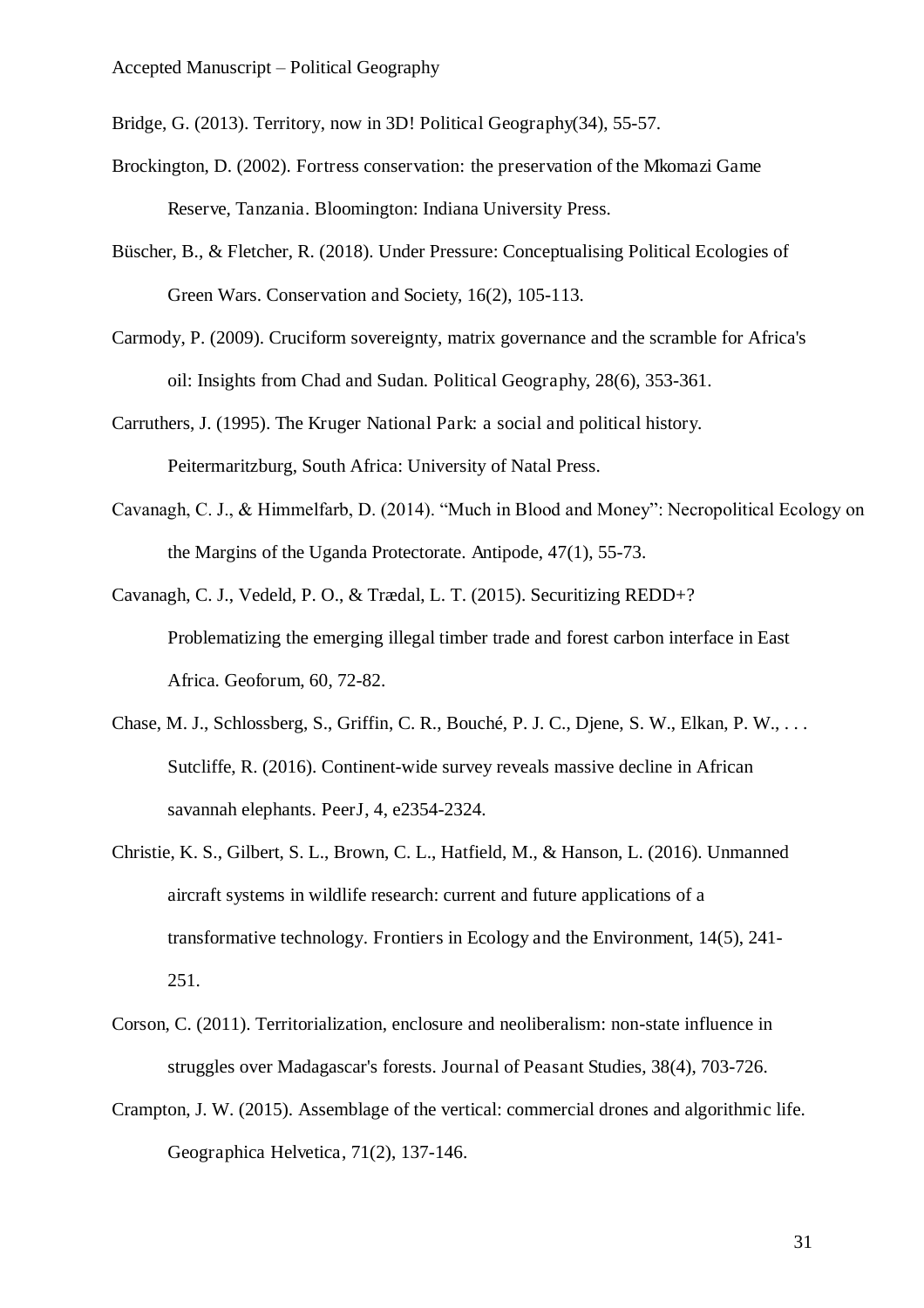- Crampton, J. W., Roberts, S. M., & Poorthuis, A. (2014). The new political economy of geographical intelligence. Annals of the Association of American Geographers, 104(1), 196-214.
- CSIR (Producer). (2015) Cmore supports counter-poaching operations in the Kruger National Park. Retrieved from<http://cmore.co.za/site/index.php/archives/268>
- CSIR. (2016). Launch of Postcode Meerkat Surveillance System in Kruger National Park.
- Duffy, R. (2014). Waging a war to save biodiversity: the rise of militarized conservation. International Affairs, 90(4), 819-834.
- Duffy, R. (2016). War, by conservation. Geoforum, 69, 238-248.
- Duffy, R., & Humphreys, J. (2014). Mapping Donors: Key Areas for Tackling Illegal Wildlife Trade (Africa and Asia). Evidence on Demand and the UK Department for International Development.
- Duffy, R., St John, F., Büscher, B., & Brockington, D. (2015). The militarization of antipoaching: undermining long term goals? Environmental Conservation, 42(04), 345- 348.
- Elden, S. (2013). Secure the volume: Vertical geopolitics and the depth of power. Political Geography, 34, 35-51.
- Fairhead, J., Leach, M., & Scoones, I. (2012). Green Grabbing: a new appropriation of nature? Journal of Peasant Studies, 39(2), 237-261.
- Ferguson, J. (2014). Transnational topographies of power: beyond" the State" and" civil society" in the study of African politics. Occasional paper(19), 45-71.
- Fletcher, R. (2018). License to Kill: Contesting the Legitimacy of Green Violence. Conservation and Society, 16(2), 147-156.
- Foucault, M. (2007[1973]). The force of flight. In J. W. Crampton & S. Elden (Eds.), Space, Power and Knowledge, 169-172. New York, NY: Picador.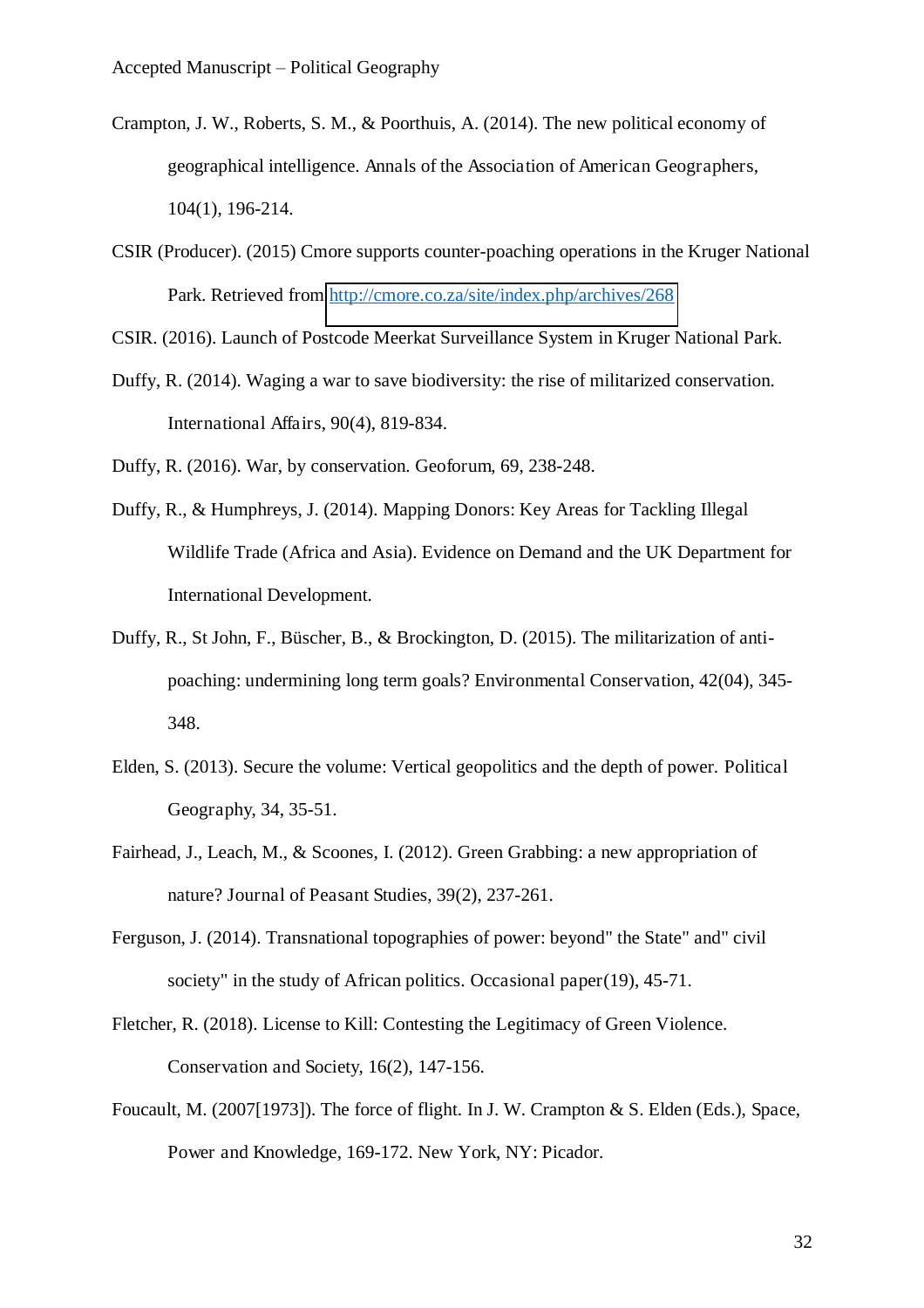Graham, S. (2004). Vertical geopolitics: Baghdad and after. Antipode, 36(1), 12-23.

Graham, S., & Hewitt, L. (2013). Getting off the ground: On the politics of urban verticality. Progress in Human Geography, 37(1), 72-92.

Gregory, D. (2016). The natures of war. Antipode, 48(1), 3-56.

- Gregory, D., Johnston, R., Pratt, G., Watts, M., & Whatmore, S. (2011). The dictionary of human geography. West Sussex, UK: John Wiley & Sons.
- Grundy-Warr, C., Sithirith, M., & Li, Y. M. (2015). Volumes, fluidity and flows: rethinking the 'nature'of political geography. Political Geography(45), 93-95.
- Gupta, A., & Ferguson, J. (1997). Culture, power, place: Explorations in critical anthropology. Durham, North Carolina: Duke University press.
- Harvey, D. (1989). The conditions of postmodernity: An enquiry into the origins of cultural change: Oxford, UK: Blackwell.
- Hossain, A. N. M., Barlow, A., Barlow, C. G., Lynam, A. J., Chakma, S., & Savini, T. (2016). Assessing the efficacy of camera trapping as a tool for increasing detection rates of wildlife crime in tropical protected areas. Biological Conservation, 201, 314- 319.
- Jessop, B. (2016). Territory, politics, governance and multispatial metagovernance. Territory, Politics, Governance, 4(1), 8-32.
- Katz, C. (2001). On the grounds of globalization: a topography for feminist political engagement. Signs: Journal of Women in Culture and Society, 26(4), 1213-1234.
- Kelly, A. B. (2011). Conservation practice as primitive accumulation. Journal of Peasant Studies, 38(4), 683-701.

Pennaz, A. K., Ahmadou, M., Moritz, M., & Scholte, P. (2018). Not Seeing the Cattle for the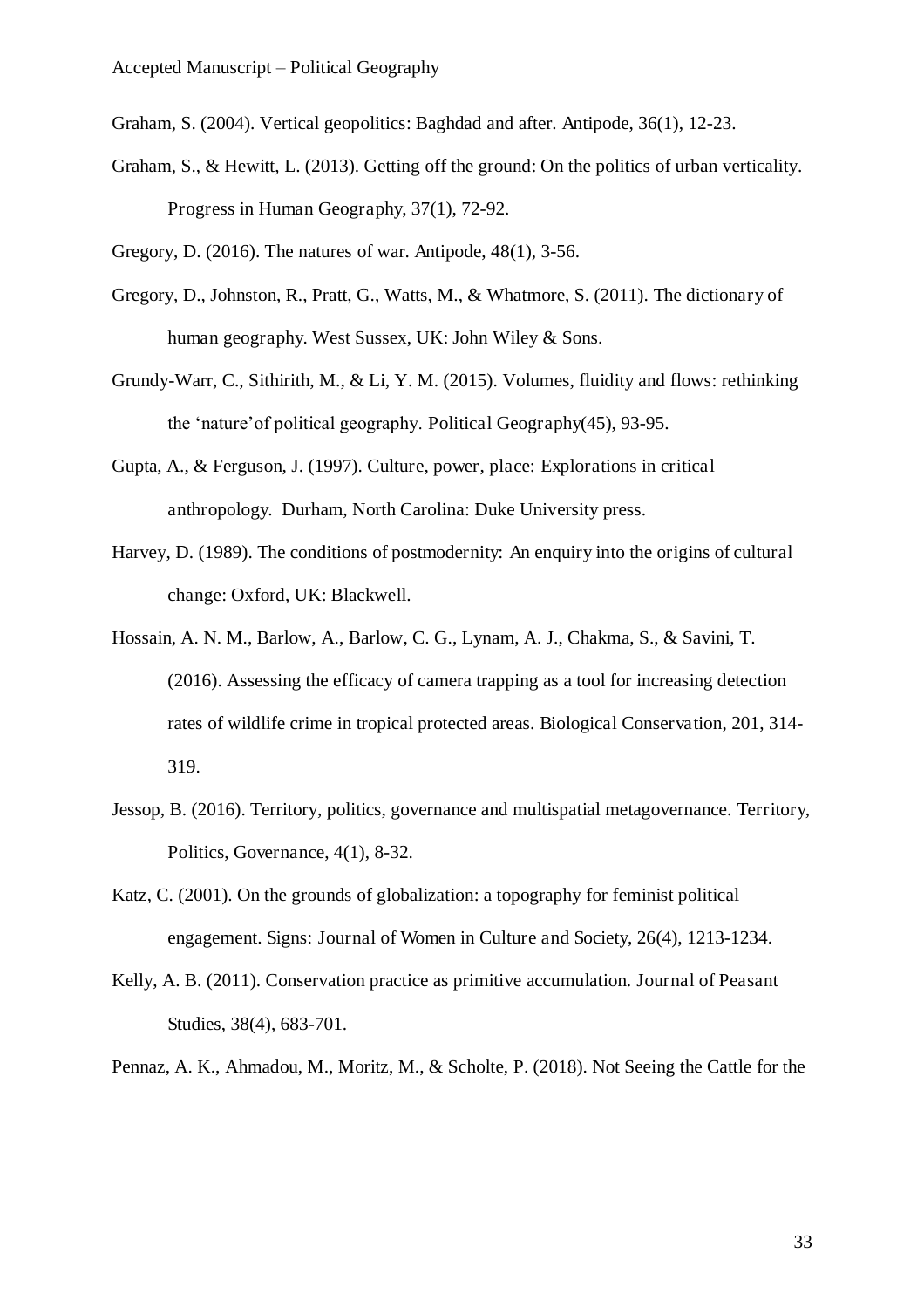Elephants: The Implications of Discursive Linkages between Boko Haram and Wildlife Poaching in Waza National Park, Cameroon. Conservation and Society, 16(2), 125-135.

- Klauser, F. (2010). Splintering spheres of security: Peter Sloterdijk and the contemporary fortress city. Environment and Planning D: Society and Space, 28(2), 326-340.
- Klauser, F., & Pedrozo, S. (2015). Power and space in the drone age: a literature review and politico-geographical research agenda. Geographica Helvetica, 70(4), 285-293.
- Linchant, J., Lisein, J., Semeki, J., Lejeune, P., & Vermeulen, C. (2015). Are unmanned aircraft systems (UASs) the future of wildlife monitoring? A review of accomplishments and challenges. Mammal Review, 45(4), 239-252.
- Lunstrum, E. (2013). Articulated sovereignty: extending Mozambican state power through the Great Limpopo Transfrontier Park. Political Geography, 36, 1-11.
- Lunstrum, E. (2014). Green Militarization: Anti-Poaching Efforts and the Spatial Contours of Kruger National Park. Annals of the Association of American Geographers, 104(4), 816-832.
- Lunstrum, E. (2016). Green grabs, land grabs and the spatiality of displacement: eviction from Mozambique's Limpopo National Park. Area, 48(2), 142-152.
- Lunstrum, E. (2018). Capitalism, Wealth, and Conservation in the Age of Security: The Vitalization of the State. Annals of the American Association of Geographers. 1-16.
- Mahlakoana, T. (2017). Kruger Park Reclaims the Night From Poachers. iOL. Retrieved from http://www.iol.co.za/news/crime-courts/kruger-park-reclaims-the-night-frompoachers-8322673
- Marijnen, E. (2017). The 'green militarisation'of development aid: the European Commission and the Virunga National Park, DR Congo. Third World Quarterly, 1-17.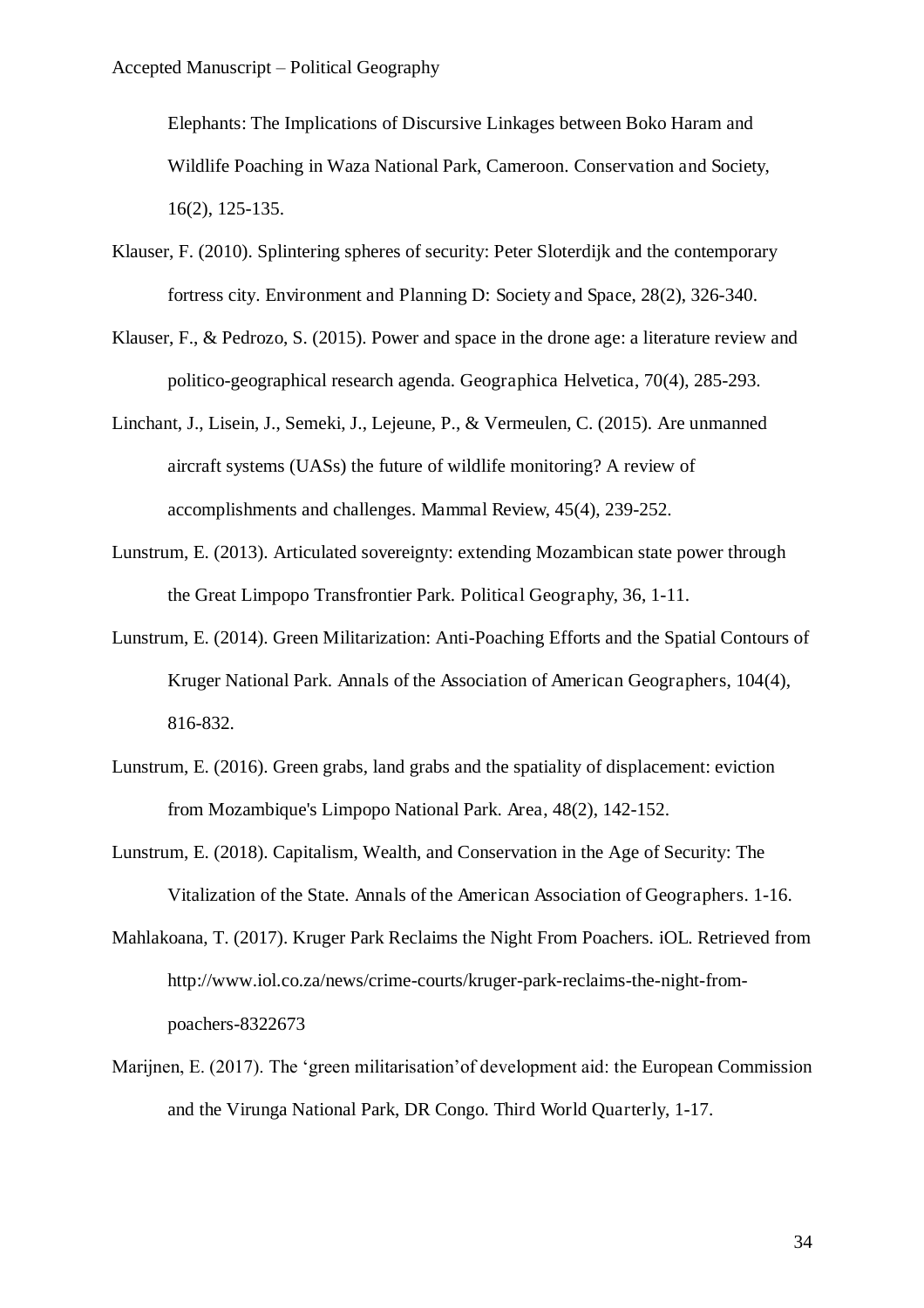- Martin, G. (2017). No more drones for Kruger. Defenceweb. Retrieved from http://www.defenceweb.co.za/index.php?option=com\_content&view=article&id=472 59:no-more-drones-for-kruger&catid=35:Aerospace&Itemid=107
- Marvin, D. C., Koh, L. P., Lynam, A. J., Wich, S., Davies, A. B., Krishnamurthy, R., ... Asner, G. P. (2016). Integrating technologies for scalable ecology and conservation. Global Ecology and Conservation, 7, 262-275.
- Massé, F. (2016). The Political Ecology of Human-Wildlife Conflict: Producing Wilderness, Insecurity, and Displacement in the Limpopo National Park. Conservation & Society, 14(2), 100-111.
- Massé, F., & Lunstrum, E. (2016). Accumuation by securitization: Commercial poaching, neoliberal conservation, and the creation of new wildlife frontiers. Geoforum, 69, 227-237.
- Massé, F., Lunstrum, E., & Holterman, D. (2018). Linking green militarization and critical military studies. Critical Military Studies, 4(2), 201-221.
- Massey, D. (1993). Power-geometry and a progressive sense of place. Mapping the futures: Local cultures, global change, 1, 59-69.
- Massey, D. (2005). For space. Thousand Oaks, CA: SAGE.
- Moore, D. S. (2005). Suffering for territory: Race, place, and power in Zimbabwe: Cambridge, UK: Cambridge Univ Press.
- Mountz, A. (2013). Political geography I: Reconfiguring geographies of sovereignty. Progress in Human Geography, 37(6), 829-841.
- Mulero-Pázmány, M., Stolper, R., Van Essen, L., Negro, J. J., & Sassen, T. (2014). Remotely piloted aircraft systems as a rhinoceros anti-poaching tool in Africa. Plos One, 9(1), 1-10.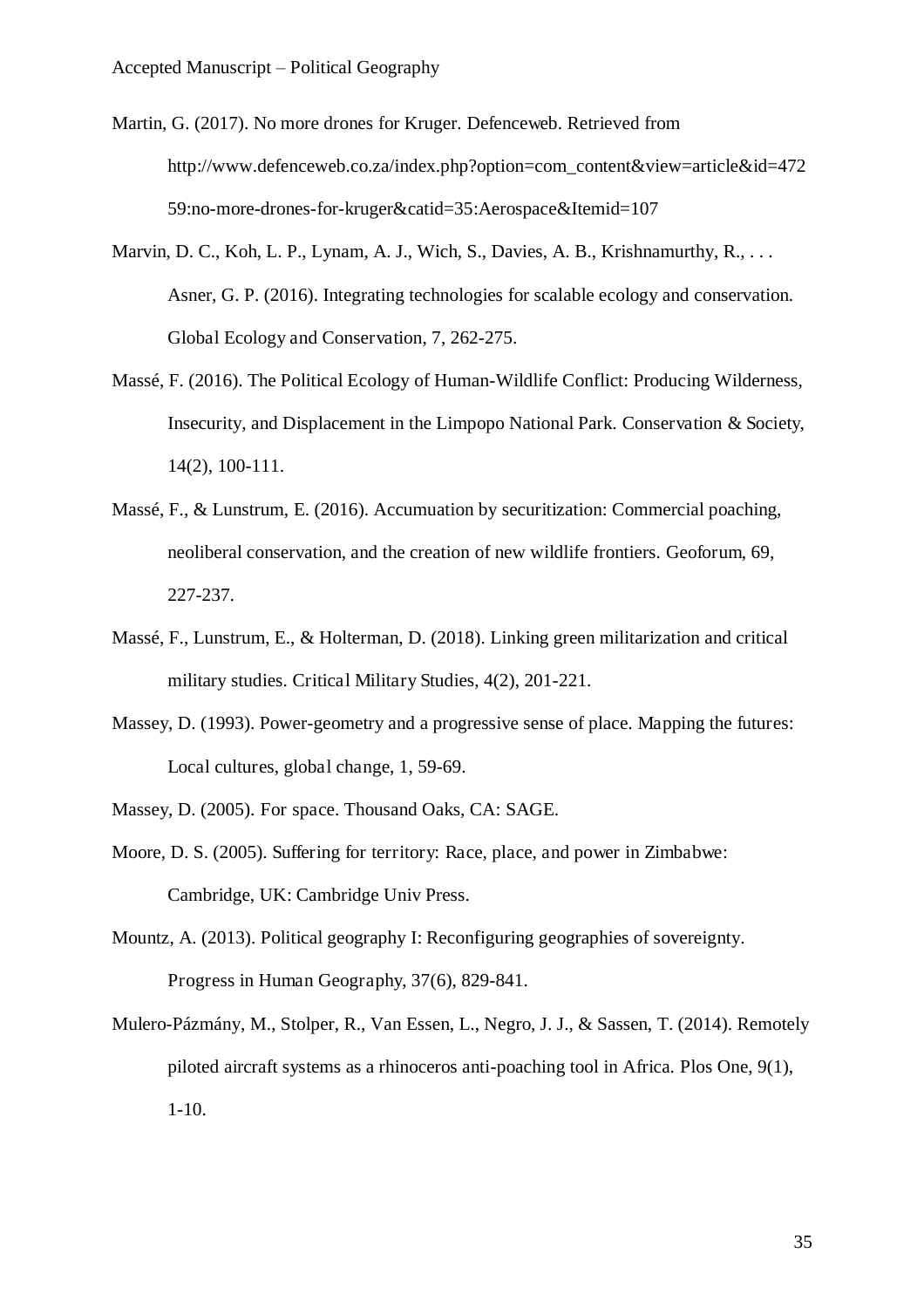- Murdoch, J., & Pratt, A. C. (1997). From the power of topography to the topography of power. Contested countryside cultures: otherness, marginalisation and rurality, Routledge, London, 51-69.
- Neumann, R. (1998). Imposing wilderness: Struggles over livelihood and nature preservation in Africa. Berkeley: University of California Press.
- Neumann, R. (2001). Africa's 'last wilderness' reordering space for political and economic control in colonial Tanzania. Africa, 71(4), 641-665.
- Olivares-Mendez, M. A., Bissyandé, T. F., Somasundar, K., Klein, J., Voos, H., & Le Traon, Y. (2013). The NOAH project: Giving a chance to threatened species in Africa with UAVs. Paper presented at the International Conference on e-Infrastructure and e-Services for Developing Countries.
- Olivares-Mendez, M. A., Fu, C., Ludivig, P., Bissyandé, T. F., Kannan, S., Zurad, M., . . . Campoy, P. (2015). Towards an Autonomous Vision-Based Unmanned Aerial System against Wildlife Poachers. Sensors, 15(12), 31362-31391.
- Park, N., Serra, E., Snitch, T., & Subrahmanian, V. (2015). APE: A Data-Driven, Behavioral Model-Based Anti-Poaching Engine. IEEE Transactions on Computational Social Systems, 2(2), 15-37.
- Pedrozo, S. (2017). Swiss military drones and the border space: a critical study of the surveillance exercised by border guards. Geographica Helvetica, 72(1), 97.
- Peluso, N. L., & Vandergeest, P. (2011). Political Ecologies of War and Forests: Counterinsurgencies and the Making of National Natures. Annals of the Association of American Geographers, 101(3), 587-608.
- PPF. (2017). No more 'hiding in the dark' for poachers netering Kruger National Park. Retrieved from [http:///www.peaceparks.org/news.php?mid+1725&pid=1696.](http://www.peaceparks.org/news.php?mid+1725&pid=1696)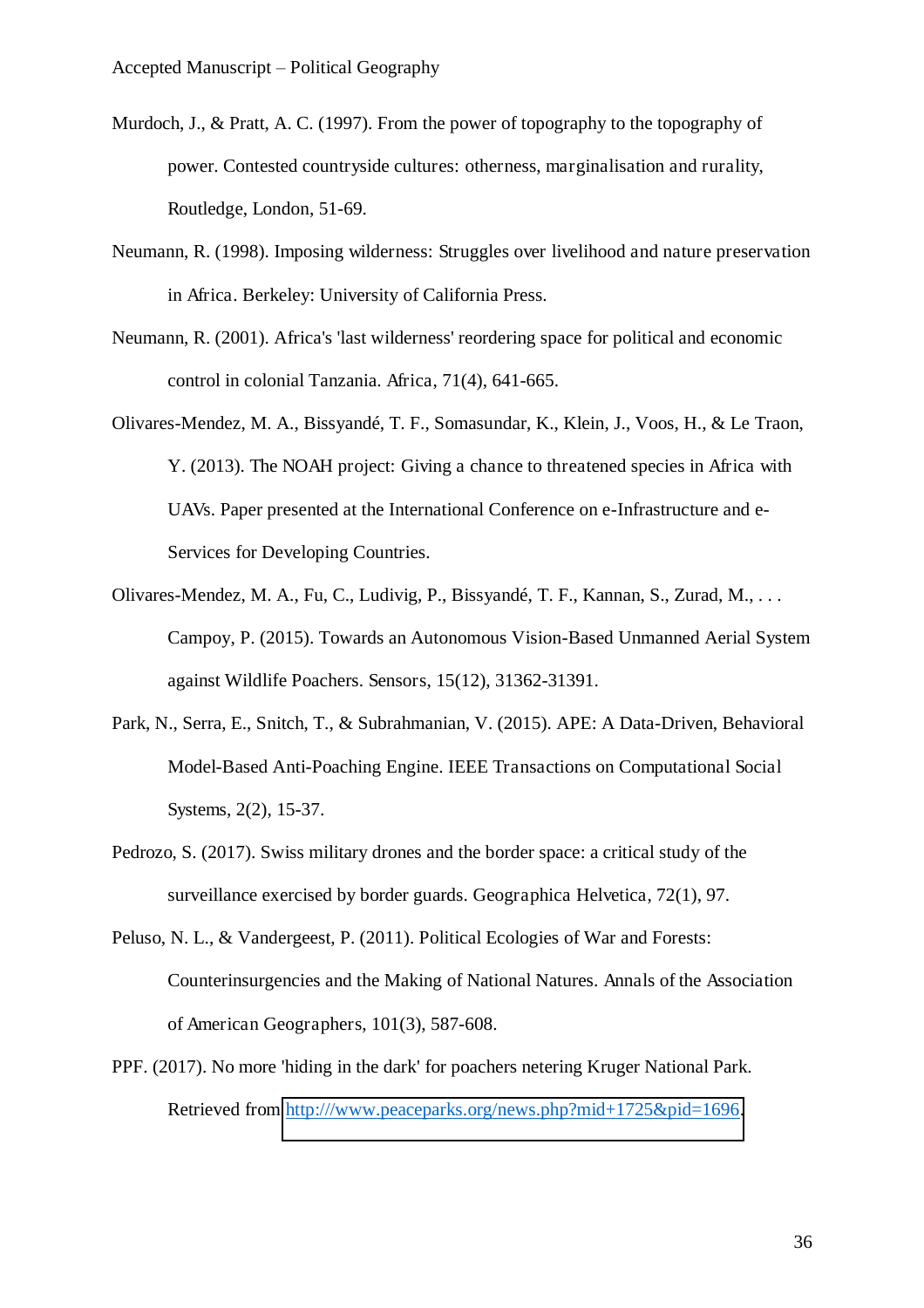Reuters. (2014). South Africa tries gunfie location system to catch rhino poachers.

Defenceweb. Retrieved from

http://www.defenceweb.co.za/index.php?option=com\_content&view=article&id=361 59:south-africa-tries-gunfire-location-system-to-catch-rhino-

poachers&catid=87:border-security

- Rocheleau, D. (2008). Political ecology in the key of policy: From chains of explanation to webs of relation. Geoforum, 39(2), 716-727.
- Rocheleau, D., & Roth, R. (2007). Rooted networks, relational webs and powers of connection: Rethinking human and political ecologies. Geoforum, 38(3), 433-437.
- Rudaz, G. (2011). The cause of mountains: the politics of promoting a global agenda. Global Environmental Politics, 11(4), 43-65.
- Sandbrook, C. (2015). The social implications of using drones for biodiversity conservation. Ambio, 44(4), 636-647.
- Scott, H. V. (2008). Colonialism, landscape and the subterranean. Geography Compass, 2(6), 1853-1869.
- Scott, J. C. (2009). The art of not being governed: An anarchist history of upland Southeast Asia. New Haven, CT: Yale University Press.
- Shaw, I. (2016). Scorched Atmospheres: The Violent Geographies of the Vietnam War and the Rise of Drone Warfare. Annals of the American Association of Geographers, 106(3), 688-704.
- Shim, D. (2014). Remote sensing place: Satellite images as visual spatial imaginaries. Geoforum, 51, 152-160.

Smethurst, D. (2000). Mountain geography. Geographical Review, 90(1), 35-56.